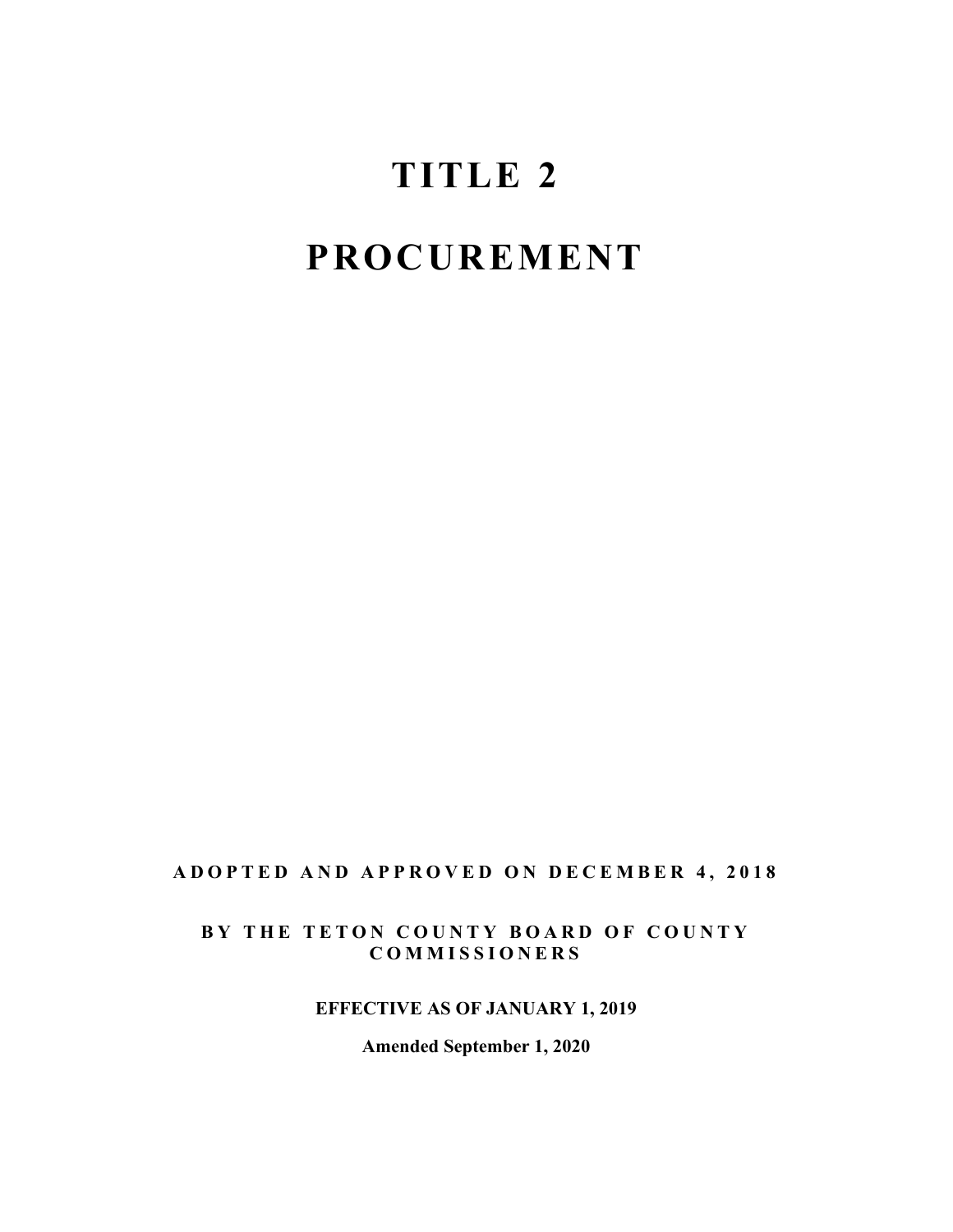## **CHAPTER 1 – PURPOSES AND POLICIES**

### **2-1-1 PURPOSES AND POLICIES**

a. The purpose of this Policy is to provide for the fair and equitable treatment of all persons involved in public procurement by Teton County, Wyoming; to maximize the purchasing value of public funds in procuring infrastructure construction and maintenance, goods, services and to provide safeguards for maintaining a procurement system of quality and integrity.

#### **2-1-2 REQUIREMENT OF GOOD FAITH**

a. This Policy requires all parties involved in the negotiation, performance, or administration of Teton County contracts to act in good faith.

## **2-1-3 APPLICATION**

a. This policy applies only to contracts for goods and services and the design, construction, routine operation, routine repair, and routine maintenance of Infrastructure Facilities solicited or entered into after the effective date of this Policy unless the parties agree to its application to a contract solicited or entered into prior to the effective date. It shall apply irrespective of the source of funds. Nothing in this Policy promulgated hereunder shall prevent Teton County from complying with the terms and conditions of any grant, gift, bequest, or cooperative agreement.

#### **2-1-4 EFFECTIVE DATE**

a. The Policy shall become effective on January 1, 2019.

#### **2-1-5 DEFINITIONS**

- a. The words defined in Section 7 shall have the meanings set forth below whenever they appear in this Policy, unless;
	- i. the context in which they are used clearly requires a different meaning; or
	- ii. a different definition is prescribed for a particular section.

#### **2-1-6 PUBLIC ACCESS TO PROCUREMENT INFORMATION**

a. Procurement information shall be a public record to the extent provided in W.S. §16-4- 202 and shall be available to the public as provided in such statute.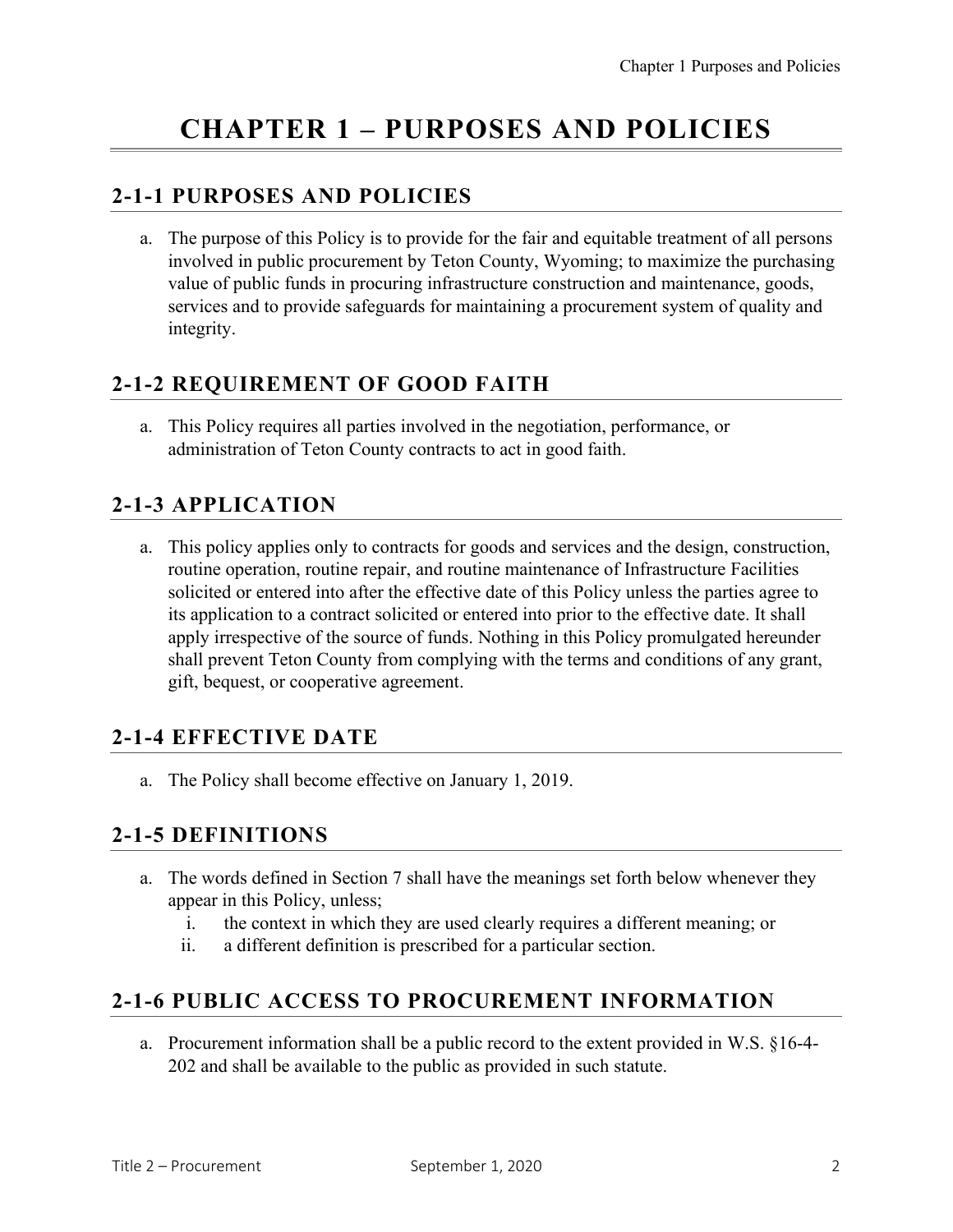## **2-1-7 AUTHORIZATION FOR THE USE OF ELECTRONIC TRANSMISSIONS**

- a. The use of electronic media, including acceptance of electronic signatures, is authorized consistent with Wyoming's applicable statutory, regulatory or other guidance for use of such media so long as such guidance provides for:
	- i. Appropriate security to prevent unauthorized access to the bidding, approval, and award processes; and
	- ii. Accurate retrieval or conversion of electronic forms of such information into a medium which permits inspection and copying.
- b. Selection and implementation of electronic media, such as an online bidding system, will be determined by the Director of General Services.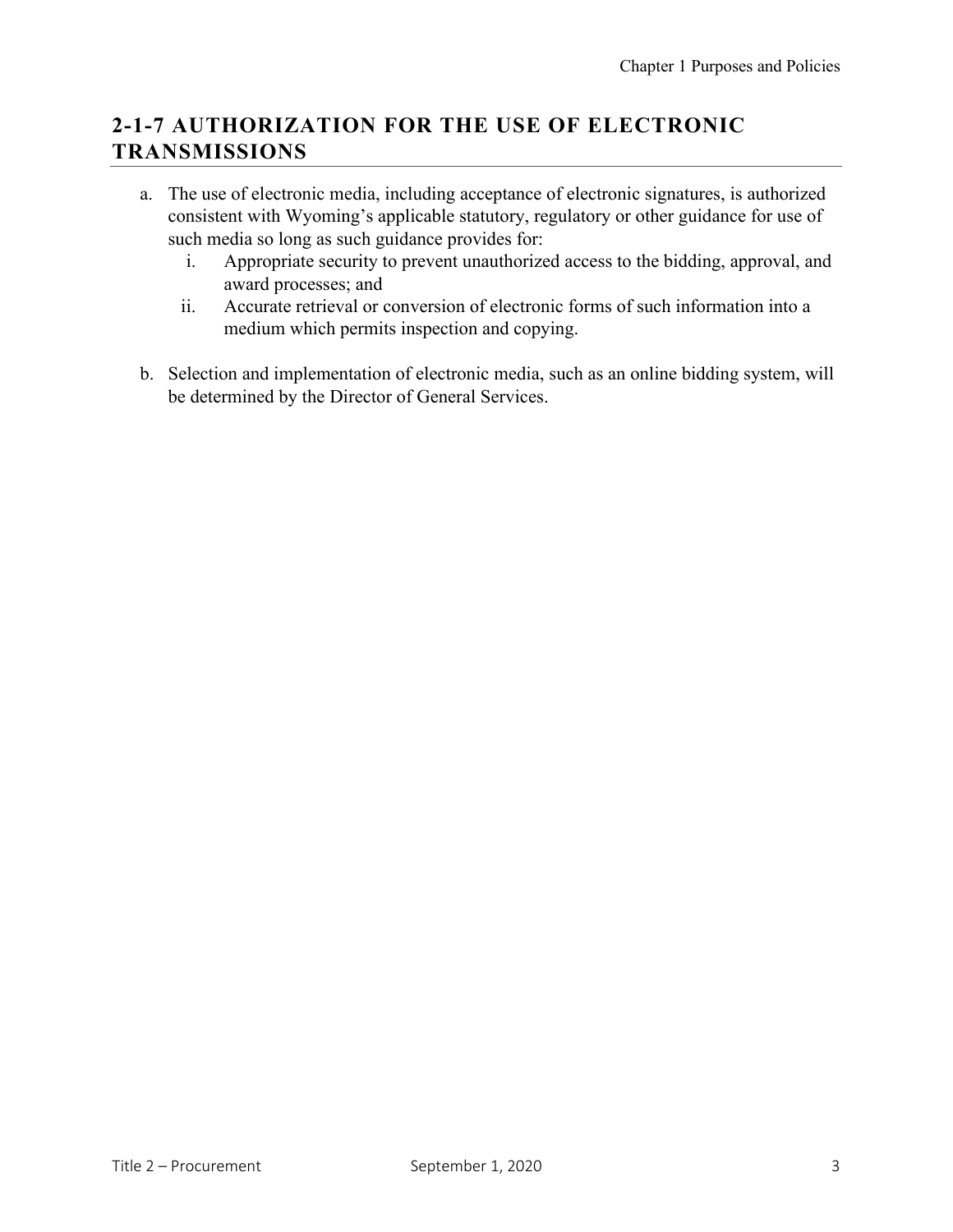## **CHAPTER 2 – PROCUREMENT OF GOODS AND SERVICES- EXCLUDING ARCHITECTURAL, ENGINEERING AND CONSULTING SERVICES**

#### **2-2-1 PROCUREMENT UP TO \$5,000 (TOTAL TO PAY)**

a. Goods or services that are included in the annual budget and valued below \$5,000 may be purchased or solicited without a bid process.

#### b. **Procedure.**

- i. An informal process may be used at the discretion of the Department Director or Elected Official by soliciting a minimum of three bids, and may be by written invitation, telephone, or email inquiry.
- ii. Should the Department Director or Elected Official determine written specifications are needed, the Invitation to Bid Form – Goods, Services form shall be used.
- iii. Purchases or services below \$5,000 do not require Board of County Commissioners approval, unless a written contract is required as part of the transaction, and then approval and signature by the Board of County Commissioners shall be obtained.
- iv. Bids sheets should be retained for one year.
- c. **Award.** Award shall be made to the responsible bidder whose response conforms to the solicitation and is determined to be the lowest and most responsible.

#### **2-2-2 PROCUREMENT \$5,000 UP TO \$35,000 (TOTAL TO PAY)**

a. Goods or services that are included in the annual budget and valued between \$5,000 and \$35,000 shall be purchased or contracted through a competitive informal bid, competitive formal bid, or request for proposal.

#### b. **Procedure.**

Staff shall determine which procurement method listed above is most beneficial.

1. Competitive Informal Bids- a complete scope of product or services must be provided to a minimum of three (3) vendors for pricing and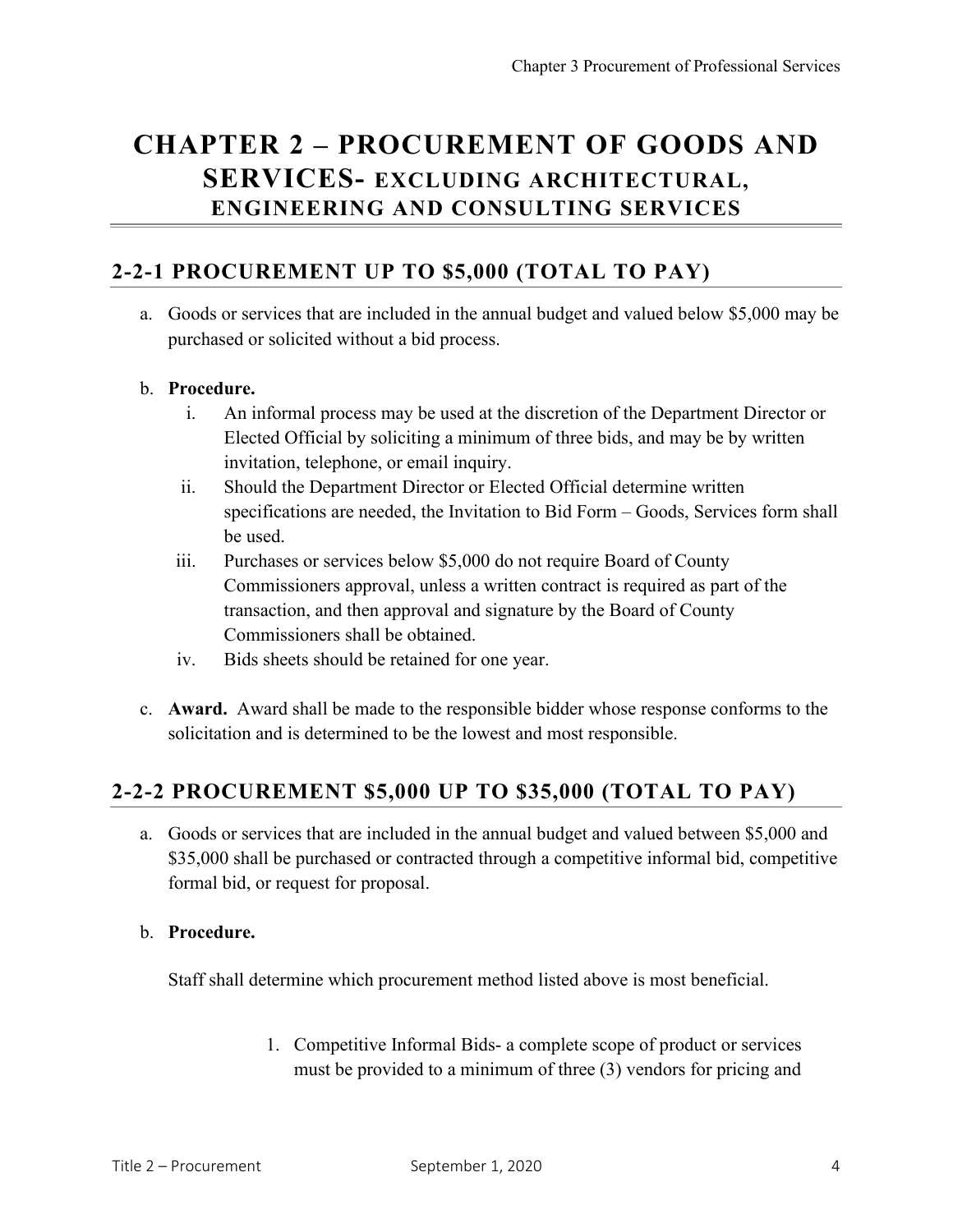must be for the exact items. All bids must be maintained in the project file after selection.

- 2. Competitive Formal Bids may be solicited using 2 weeks public notice (the advertisement shall be published on two (2) different occasions, at least seven (7) days apart, in a newspaper having general circulation in the County) and posting on the online bidding system if a minimum of 3 bids cannot be solicited using the informal process. Bids are used when there is no substantive difference among the products or services that meet specifications so that the only difference among responsive bids is price.
- 3. An RFP should be selected for soliciting proposals from vendors for products and services that cannot be evaluated by cost alone.
- If selecting Competitive Bid or RFP, completed forms shall be uploaded to the online bidding system.
- Purchases or services between \$5,000 and \$35,000 do not require Board of County Commissioners approval if the project has been funded in the current fiscal year budget and a contract, purchase agreement or signature is not required.
- All responses should be retained for one year.
- c. **Award.**
	- 1. Award for bids: Shall be made to the responsible bidder whose response conforms to the solicitation and is determined to be the lowest and most responsible.
	- 2. Award for RFP: Consideration of price and the evaluation factors set forth in the request for proposals or qualifications shall be the determining factors. No other factors or criteria shall be used in the evaluation.
	- i. The contract file shall contain the basis on which the award is made. Written notice of the award of a contract to the successful bidder or offeror shall be promptly given to all respondents. Once executed, the original contract shall be provided to the Clerk's Office for official record.

## **2-2-3 PROCUREMENT OVER \$35,000 (TOTAL TO PAY)**

a. Goods or services that are included in the annual budget and valued over \$35,000 shall be purchased or contracted through a competitive formal bid, or request for proposal process.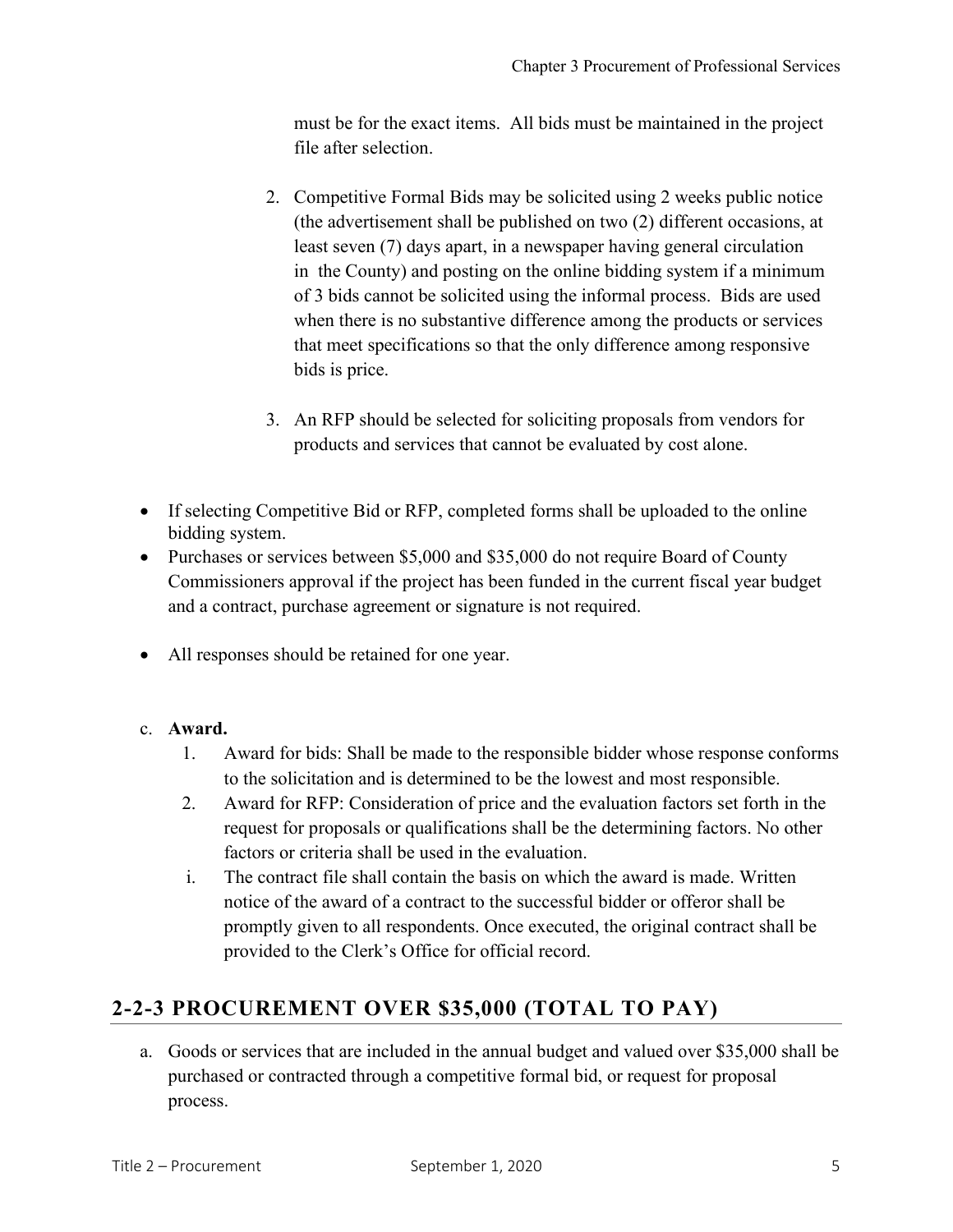#### b. **Procedure.**

- i. Staff shall determine if a bid or request for proposal (RFP)is appropriate. (Exhibit A)
- ii. Once determined, Staff shall complete the Invitation to Bid Form Goods, Services, or RFP Form with necessary information.
	- 1. Each bid or request for proposal shall include contract or purchase terms, due date, and location.
	- 2. Request for proposals and qualifications shall include evaluation criteria.
- iii. Each bid or request for proposal shall provide adequate Public Notice to include two weeks advertisement in an official local publication.
- iv. Completed forms shall be uploaded to the online bidding system.
	- 1. A minimum of three bids or proposals shall be solicited.
- v. All responses shall be held confidential until the specified due date.
- vi. All bids or proposals shall be opened publicly in the presence of one or more witnesses at the time and place designated in the Invitation for Bids/Request for Proposals. The amount of each response, and such other relevant information as may be specified by regulation, together with the name of each bidder or offeror shall be recorded. The record of each response shall be open to public inspection.
- vii. All projects or purchases over \$35,000 require Board of County Commissioners approval.
- viii. All responses should be retained for one year.

#### c. **Award.**

- i. Award for bids: Shall be made to the responsible bidder whose response conforms to the solicitation and is determined to be the lowest and most responsible.
- ii. Award for RFP: Consideration of price and the evaluation factors set forth in the request for proposals or qualifications shall be the determining factors. No other factors or criteria shall be used in the evaluation.
- ii. The contract file shall contain the basis on which the award is made. Written notice of the award of a contract to the successful bidder or offeror shall be promptly given to all respondents. The original contract shall be provided to the Clerk's Office for official record.

## **2-2-4 EMERGENCY PURCHASES**

a. In the event of an unanticipated or emergency circumstance where repairs must be made immediately, and the expense exceeds \$5000, such purchase or contracts may be made based on availability of a responsible provider.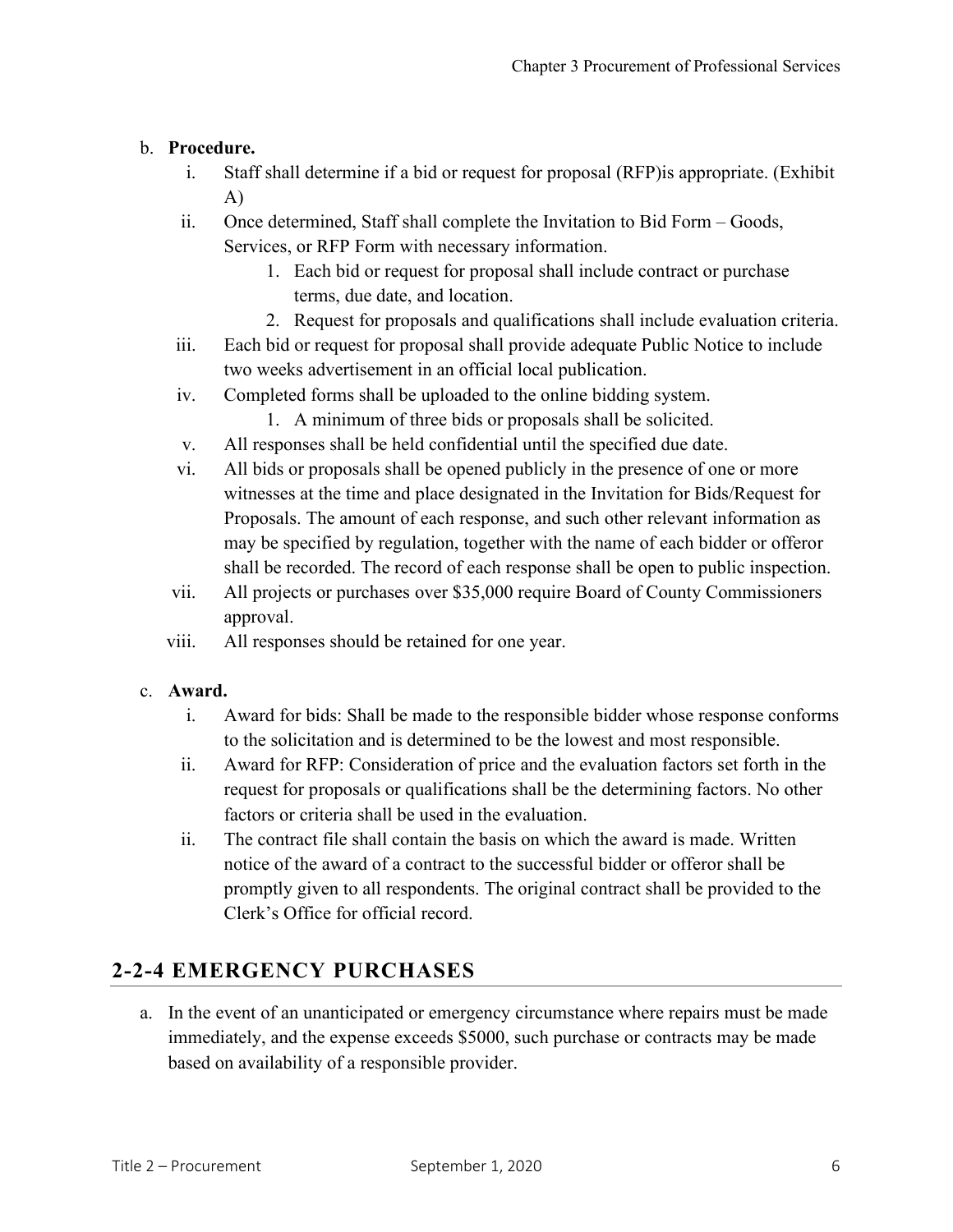#### b. **Procedure.**

- i. Verbal approval must be received from Department Director or Elected Official prior to purchase or contract approval.
- ii. Emergency Purchase Notification Form of such procurement shall be completed within 5 business days and retained in the contract file.

## **2-2-5 SOLE SOURCE PROCUREMENT**

a. A purchase or contract may be awarded for goods, services, or construction above \$5,000 without competition when the Department Director or Elected Official determines in writing that there is only one source for the required goods, services, or construction items and approval is granted by the Board of County Commissioners. The Sole-Source Justification Form shall be completed and submitted to the Board of County Commissioners for final approval.

#### b. **Procedure.**

- i. Staff identifies purchase or contract for goods, services, or construction which should be sole sourced.
- ii. Staff completes Sole-Source Justification Form outlining the following:
	- 1. Specific reasons why the competitive bid/RFP process is not feasible.
	- 2. Specific reasons why the vendor has been chosen for the procurement.
	- 3. Reason the request should be approved.
- iii. The Sole-Source Justification Form is approved by Department Director or Elected Official.
- iv. Staff report is prepared and accompanied by the Sole-Source Justification form for review and approval from the Board.
- v. If the Board does not approve the Sole-Source contract, competitive procurement methods must be followed.

#### **2-2-6 VEHICLE PURCHASES**

The purchase or lease of a new automobile, truck, or SUV shall be accomplished through a competitive formal bid and advertised regardless of cost. If there is an automobile, truck, or SUV for trade-in, it shall be included as a part of the advertisement and bid. The Invitation to Bid Form – Vehicle shall be used.

Teton County is committed to operating a vehicle and equipment fleet program that is environmentally and economically sustainable, and is designed, constructed, and operated in a manner to use resources efficiently and minimize waste. The County will remain committed to managing and conserving natural resources in an equitable manner for present and future generations of residents receiving County services. The County will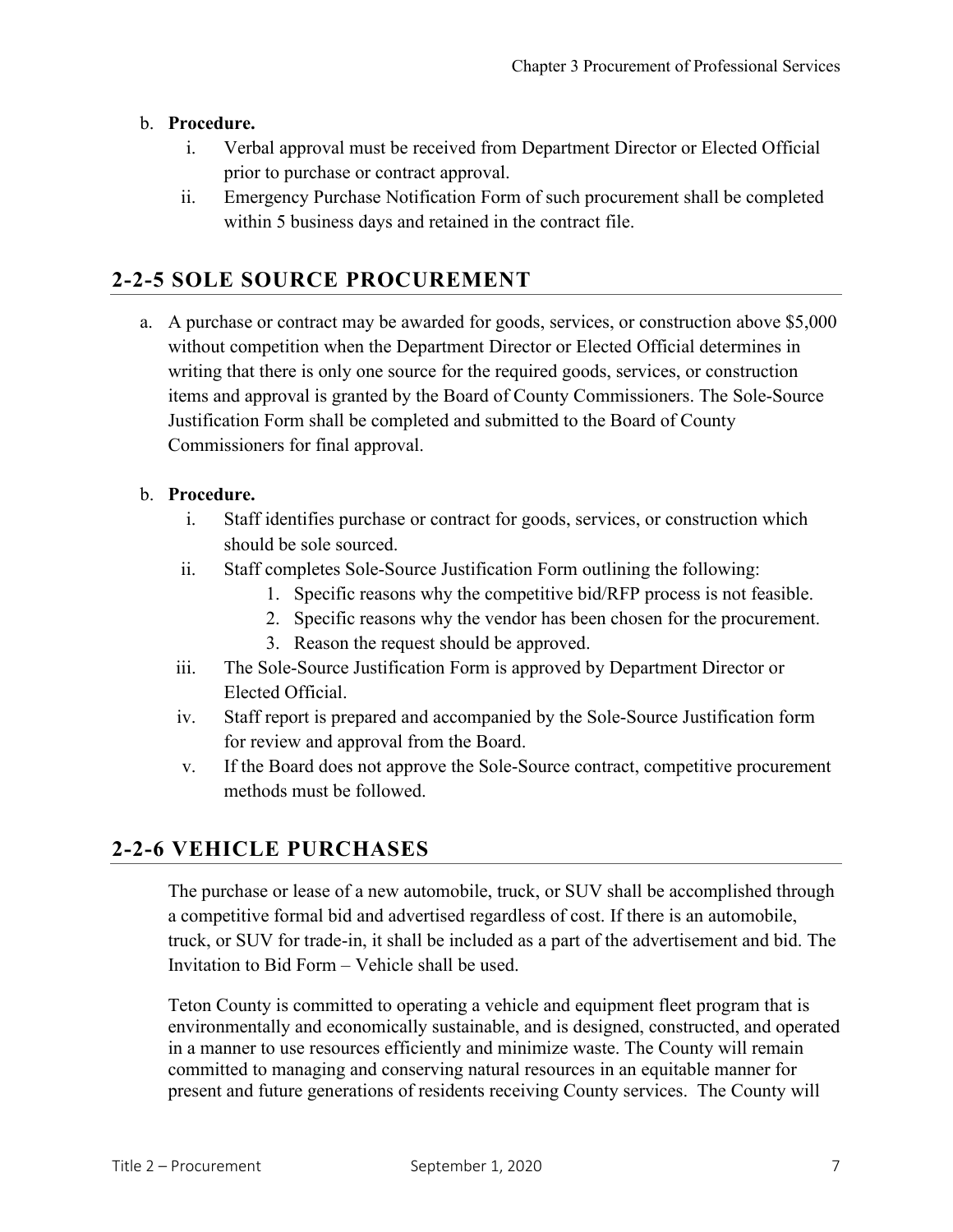maintain a fleet management model to ensure that vehicle and equipment assets are purchased, maintained, fueled, operated and disposed of in the most efficient methods possible.

#### a. **Procedure.**

- i. Staff identifies the need for the purchase of a new vehicle and funds are approved in the budget.
- ii. Staff will work with General Services Department to analyze vehicle alternatives and identify the best available technology that fits the need. Vehicles and equipment shall be managed in a manner that provides the County with the best use of each unit.
- iii. Staff completes Invitation to Bid Form Vehicle with necessary information, including service criteria. Upon request, General Services Department will provide vehicle specifications sheet based on type of vehicle to be purchased.
- iv. Adequate Public Notice to include two weeks advertisement in an official local publication is required.
- v. Completed bid form shall be uploaded to the online bidding system.
- vi. All Bids shall be held confidential until specified due date.
- vii. All Bids shall be opened publicly in the presence of one or more witnesses at the time and place designated in the Invitation for Bids. The amount of each bid, and such other relevant information as may be specified by regulation, together with the name of each bidder shall be recorded. The record of each bid shall be open to public inspection.
- viii. All vehicle purchases require Board of County Commissioners approval.
- ix. All responses shall be retained for one year.

#### b. **Award.**

- i. Award shall be made to the responsible bidder whose response conforms to the solicitation and is determined to be the lowest and most responsible.
- iii. The contract file shall contain the basis on which the award is made. Written notice of the award of a contract to the successful bidder shall be promptly given to all respondents. The original contract shall be provided to the Clerk's Office for official record.

## **2-2-7 INFORMATION TECHNOLOGY PURCHASES**

a. The purchase of all Information Technology (IT) equipment to include but not limited to; computers, laptops, tablets, and cellular phones, shall be requested and managed through the Teton County Information Technology Division.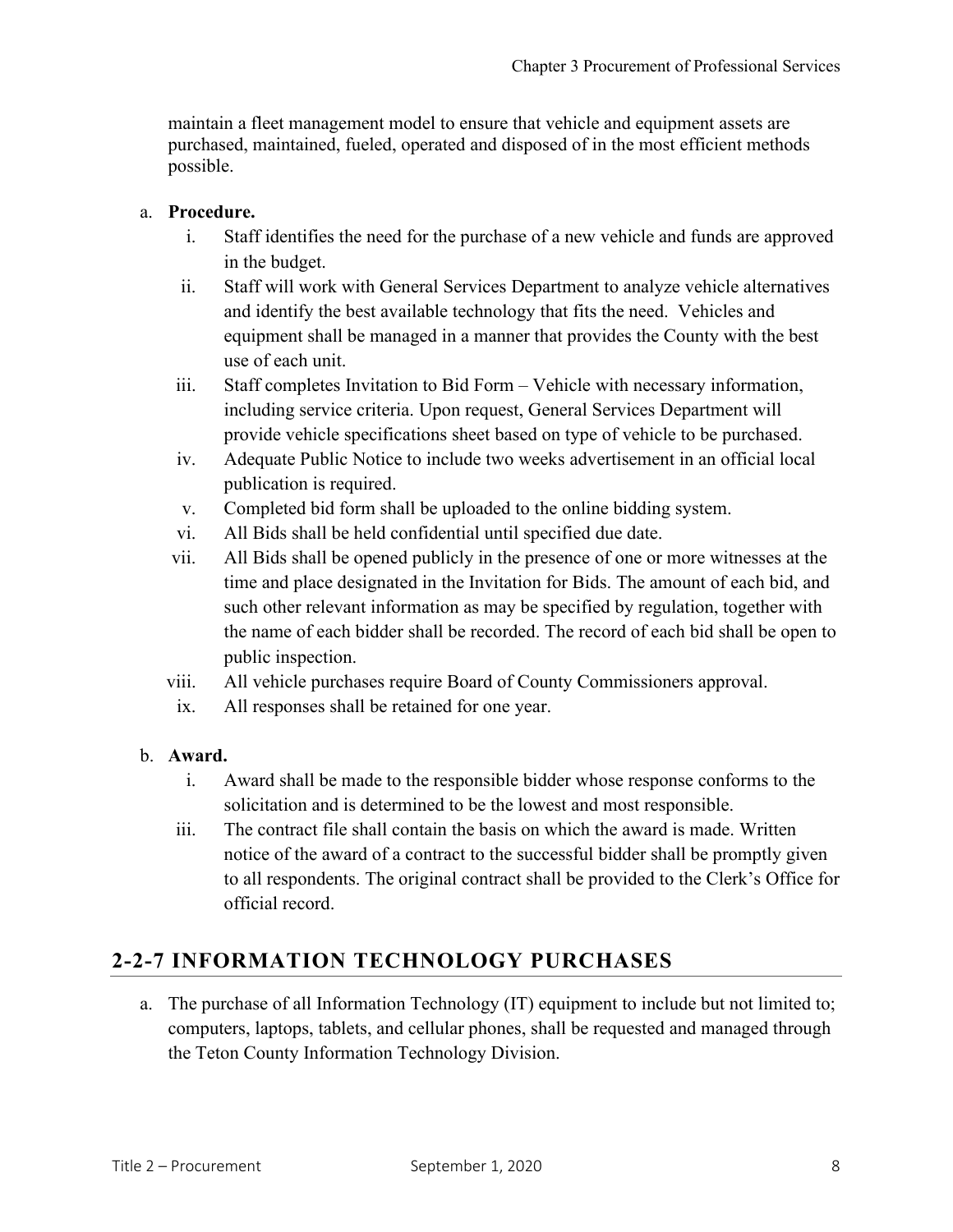#### b. **Procedure.**

- i. Staff identifies the need for IT equipment.
- ii. Staff completes IT Purchase Request Form and submits to Teton County Information Technology Division.
- i. Dependent upon estimated expense, IT Division shall follow procedure guidelines per Section 2-2-1 Procurement up to \$5,000, 2-2-2 Procurement \$5000 and up \$35,000, or 2-2-3 Procurement over \$35,000.

## **2-2-8 PUBLIC PRINTING CONTRACTS**

a. Whenever a contract is let by Teton County for printing, including reports of officers and boards, pamphlets, blanks, letterheads, envelopes and printed and lithographed matter of every kind and description whatsoever, the contract shall be let to the responsible resident making the lowest bid if the resident's bid is not more than ten percent (10%) higher than that of the lowest responsible nonresident bidder. Any successful resident bidder shall perform at least seventy-give percent (75%) of the contract within the state of Wyoming.

#### b. **Procedure.**

i. Staff shall follow procedure guidelines per Section 2-2-1 Procurement up to \$5,000, 2-2-2 Procurement \$5000 and up \$35,000, or 2-2-3 Procurement over \$35,000.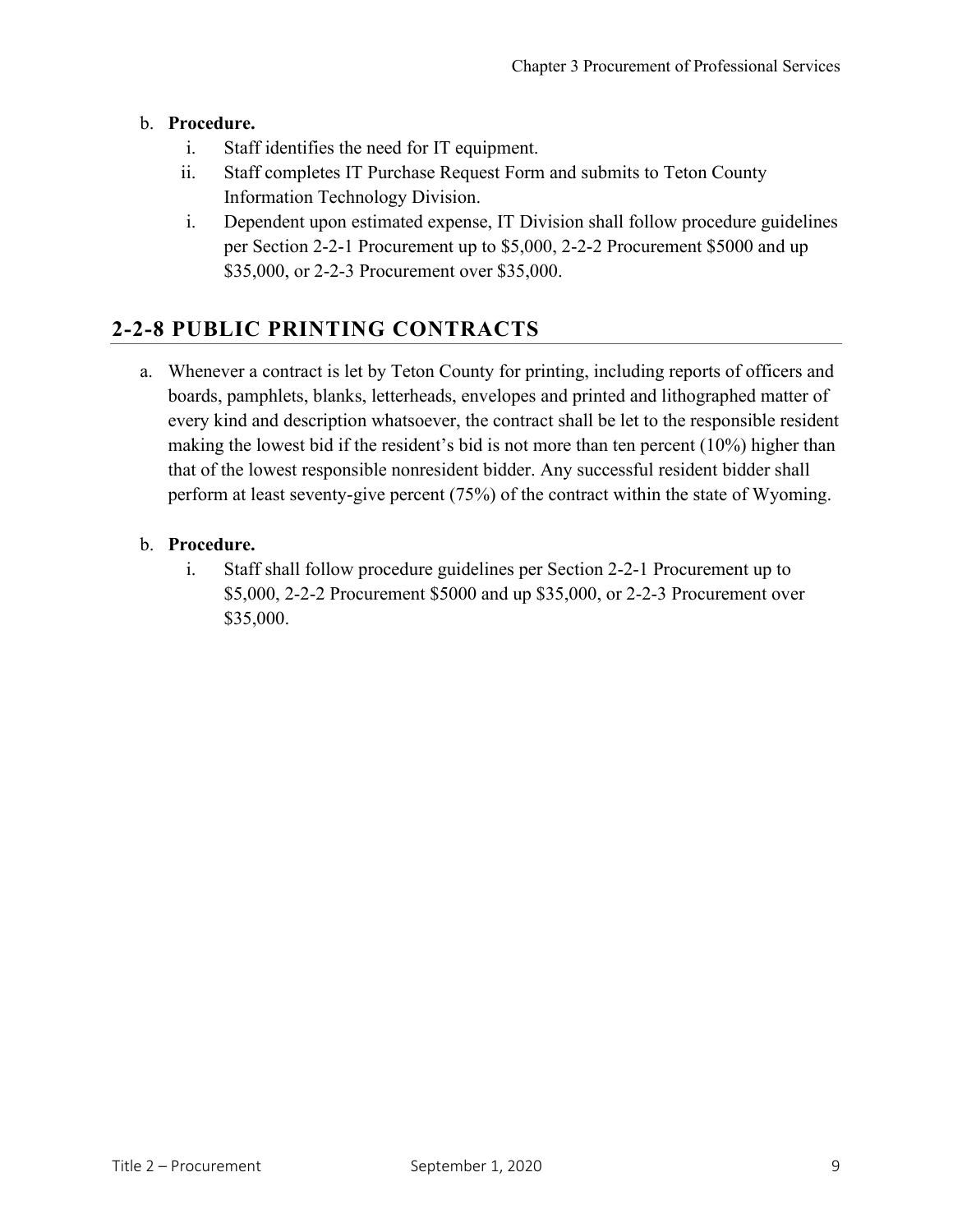## **CHAPTER 3 – PROCUREMENT OF PROFESSIONAL SERVICES**

#### **2-3-1 PROFESSIONAL SERVICES**

a. When the anticipated contract will exceed \$5,000, Teton County will publicly announce all requirements for Professional Services (examples include but not limited to: Architectural, Engineering, and Consulting Services) and negotiate contracts for services on the basis of demonstrated competence and qualification for the type of services required, and at fair and reasonable prices.

#### b. **Procedure.**

- i. Staff completes Request for Qualifications (RFQ) form with necessary information.
- ii. Notice for newspaper advertising of required services shall be published for a minimum of two weeks if the anticipated contract will exceed \$35,000.00.
- iii. The RFQ form shall be uploaded to the online bidding system for a minimum of two weeks.
- iv. Each respondent shall submit a copy of the completed RFQ form and a fee proposal for this project.
- v. All responses will be publicly opened at the time and location according to the information provided in the Request for Qualifications.

#### c. **Award.**

- i. Consideration of evaluation criteria set forth in the Request for Qualifications shall be the determining factors.
- ii. Award shall be made to the responsible respondent whose response conforms to the solicitation and is determined to be the most qualified.
- iv. The contract file shall contain the basis on which the award is made. Written notice of the award of a contract to the successful bidder shall be promptly given to all respondents. The original contract shall be provided to the Clerk's Office for official record.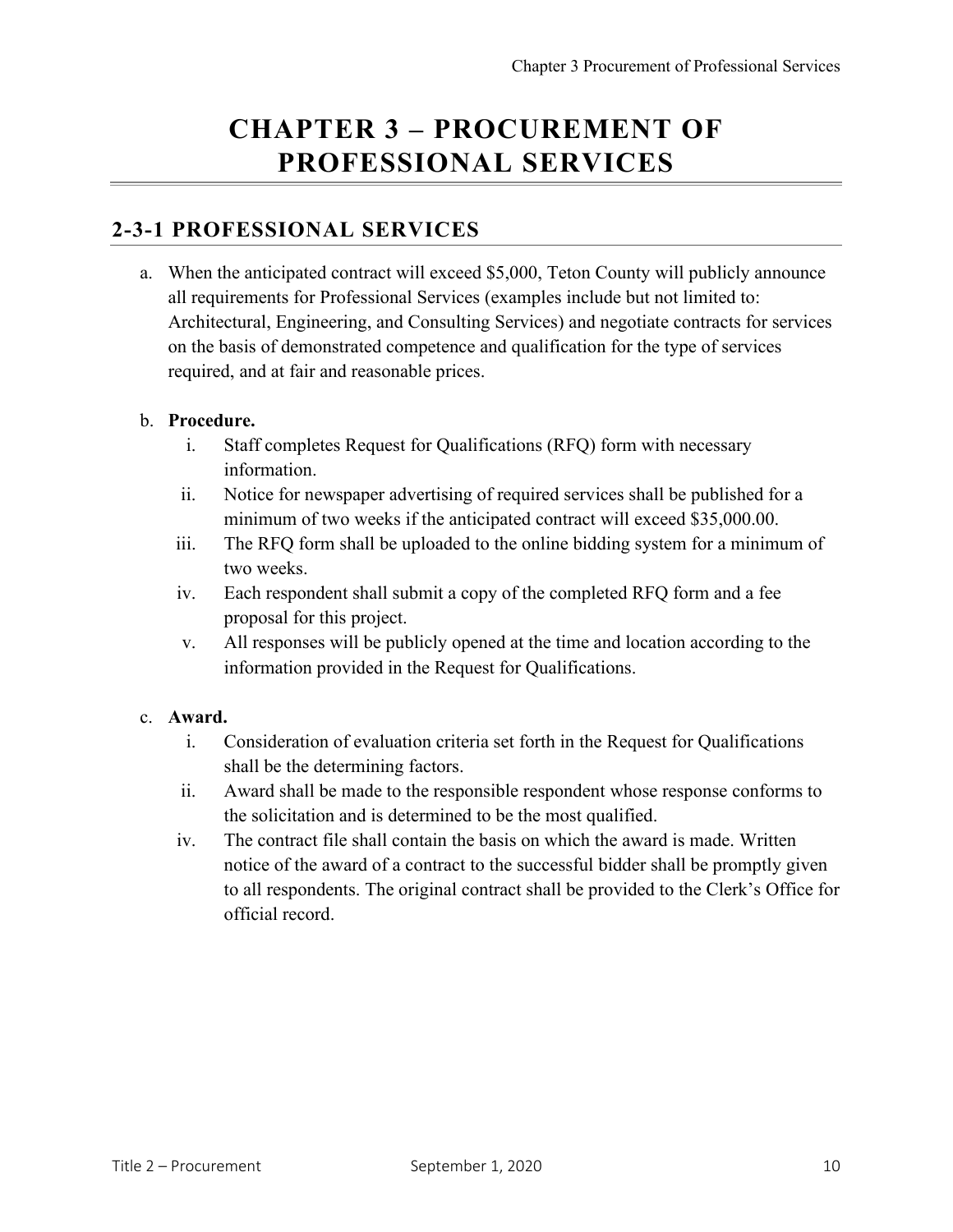## **CHAPTER 4 – PROCUREMENT OF CONSTRUCTION, MAJOR MAINTENANCE OR RENOVATION**

#### **2-4-1 CONSTRUCTION SERVICES**

- a. When the anticipated contract is under \$5,000, a bid process is recommended but not required, when the anticipated contract is between \$5,000 and \$35,000, an informal bid process shall be followed, and when the anticipated contract will exceed \$35,000, Teton County will complete competitive formal bidding. This is applicable for all constructionrelated contracts to include but not limited to alteration, construction, demolition, enlargement, improvement, major maintenance, reconstruction, renovation, routine operation, routine repair, and routine maintenance of infrastructure facilities, public building, public structure, public facility, or public system for Teton County. Specifications for performance, design, a combination of performance and design, responsible products list, or brand name or equivalent must be included in the specifications. Additionally, the following requirements shall be met:
	- i. The contract shall be let to the responsible certified resident making the lowest bid if the certified resident's bid is not more than five percent (5%) higher than that of the lowest responsible nonresident bidder. Certification and requirements as to residency shall be directed in W.S. §16-6-102.
	- ii. A successful resident bidder shall not subcontract more than thirty percent (30%) of the work covered by his contract to nonresident contractors. W.S. §16-6-103. Resident bidder preference shall be subject to the effect, if any, of related laws of the United States and valid rules and regulations of federal agencies in charge, governing use and payment of federal funds. W.S. §16-6-108.
	- iii. Wyoming resident laborers shall be used on the public works project as delineated in W. S. §16-6-203.
	- iv. A contract that is let for bid shall be let to the lowest responsible bidder who shall be determined responsible at the sole discretion of the Board of County Commissioners. The Board of County Commissioners may use alternative design and construction delivery methods as defined by Wyoming Statutes if deemed appropriate. The Board of County Commissioners may reject all bids or responses submitted.
- b. The original contract shall be provided to the Clerk's Office for official record and state retention schedules shall be followed for Capital Construction projects.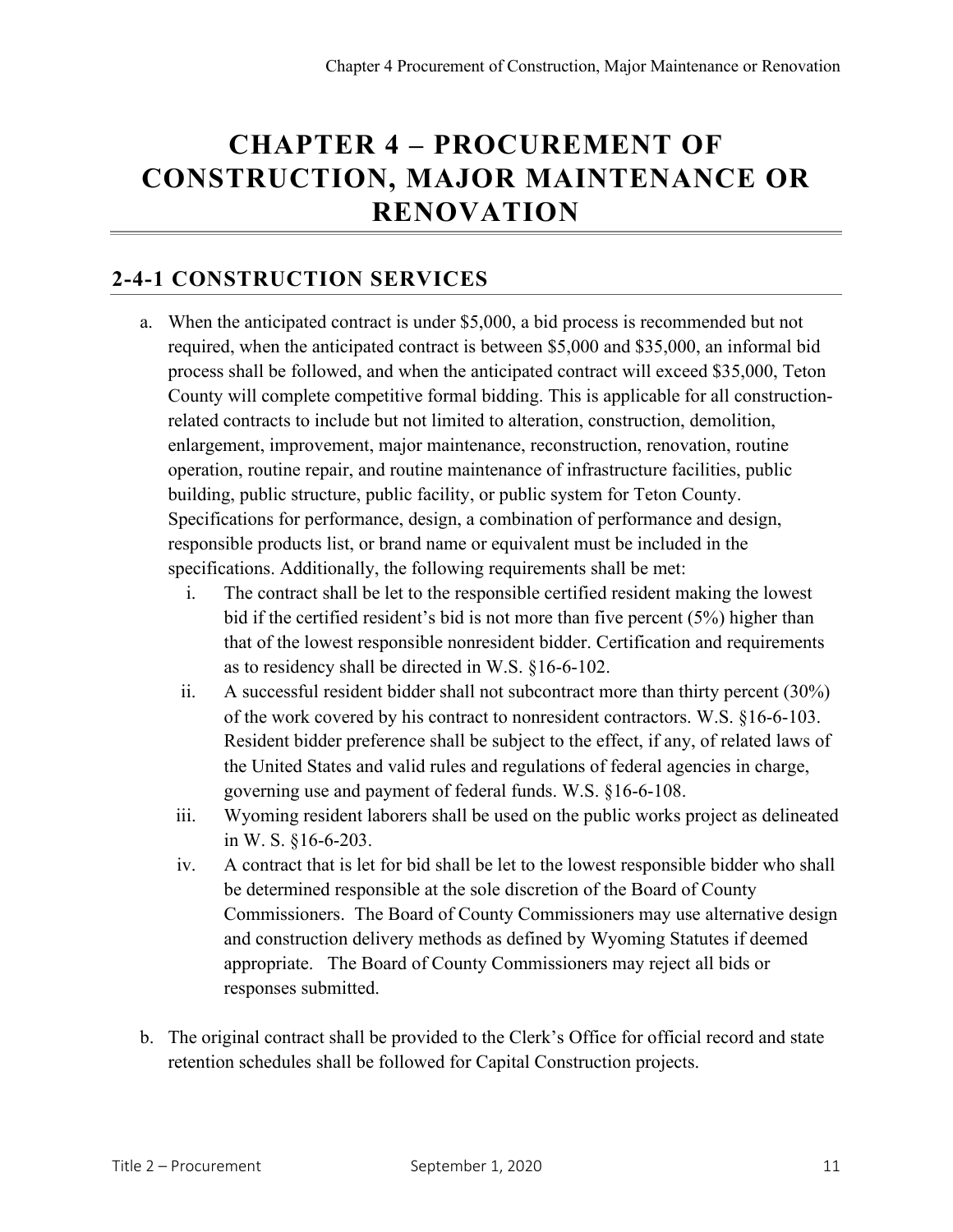## **2-4-2 APPROVED ALTERNATE PROJECT DELIVERY AND SELECTION METHODS**

Alternate design and construction delivery method means the delivery method described by any qualifications-based procurement of design and construction services, including all procedures, actions, events, contractual relationships, obligations and forms of agreement for the successful completion of the design and construction, major maintenance or renovation of any public building, work, improvement, facility, structure or system other than by design, bid and build. Alternate design and construction delivery methods available to a public entity include construction manager agent, construction manager at risk or design-builder.

#### a. **Procedure.**

- i. Staff identifies the need for construction, routine operation, routine repair, and routine maintenance of infrastructure facilities and funds are approved in the budget.
- ii. Staff makes project delivery and method selection. See Definitions for further information.
- iii. Staff completes appropriate form with necessary information.
- iv. Adequate Public Notice to include two weeks advertisement in an official local publication is required.
- v. Completed form shall be uploaded to the online bidding system.
- vi. All responses shall be held confidential until specified due date.
- vii. All responses shall be opened publicly in the presence of one or more witnesses at the time and place designated in the solicitation. The amount of each bid, and such other relevant information as may be specified by regulation, together with the name of each bidder shall be recorded. The record of each bid shall be open to public inspection.
- viii. All construction contracts require Board of County Commissioners approval.
	- ix. All responses shall be retained for one year.
	- x. All contracts shall require the construction manager at risk or design builder to conduct an open bid process.

## **2-4-3 CONSTRUCTION MANAGER-AT-RISK (CMAR)**

a. Services for Construction Manager at Risk are recommended when estimated construction costs exceed \$1,000,000. After a request for proposals or qualifications process, Teton County shall enter into a contractual agreement with selected construction manager at risk for the construction work required but will retain the option to select a different construction manager at risk after the completion of the preconstruction services or utilize a different selection and/or bidding process for construction services if deemed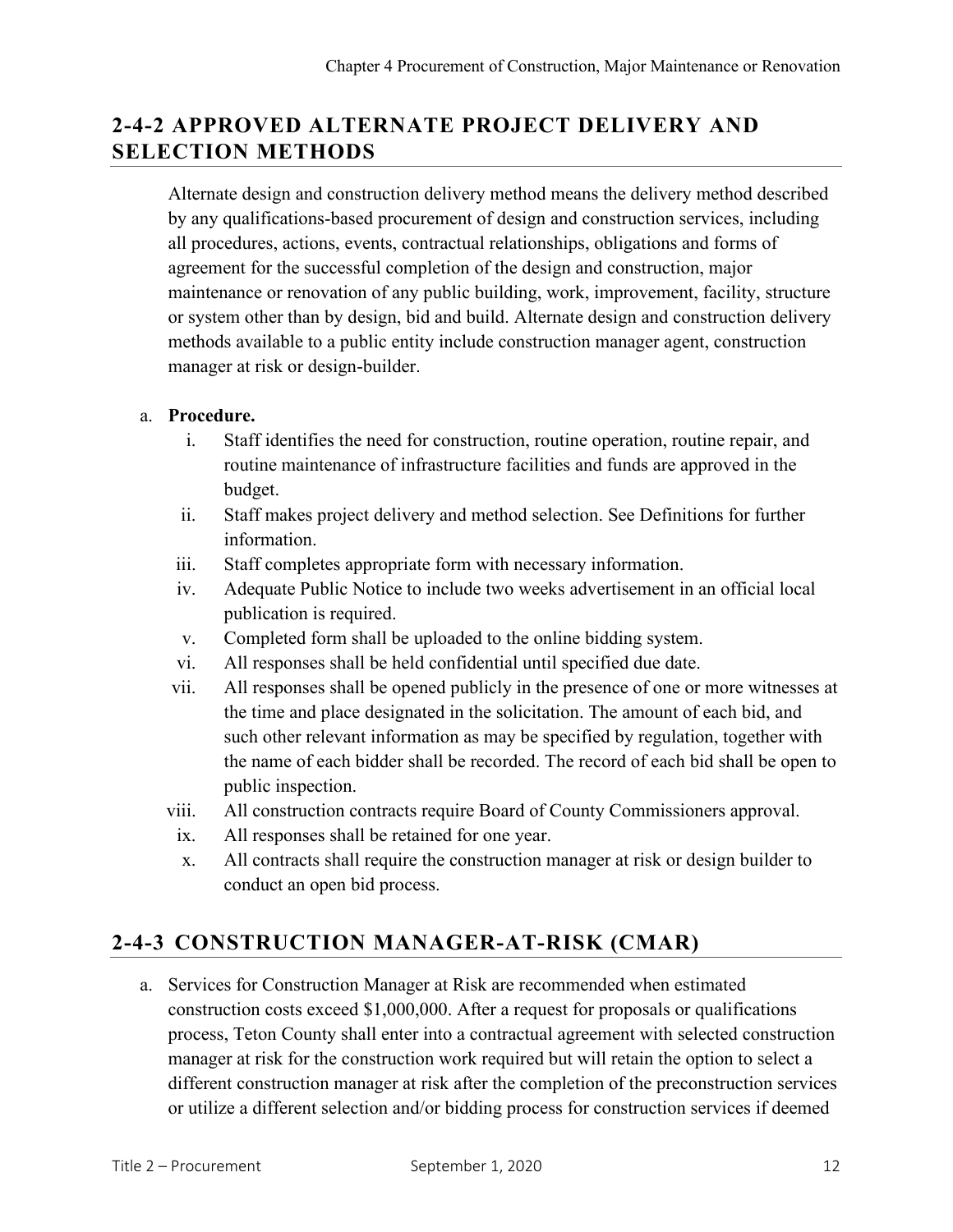to be in the County's best interest. Staff may request approval from the Board of County Commissioners to perform in-house design and engineering when expertise is present.

#### b. **Procedure.**

- i. Staff complete Request for Proposals (RFP) or Qualifications (RFQ) form with necessary information.
- ii. Notice for newspaper advertising of required services shall be published for a minimum of two weeks.
- iii. The RFP or RFQ form shall be uploaded to the online bidding system.
- iv. Each respondent shall submit a copy of the completed RFP or RFQ form.
- v. All responses will be publicly opened at the time and location provided in the Request for Proposals or Qualifications.
- vi. All responses shall be retained for one year.

#### c. **Award.**

- v. Award shall be made to the responsible bidder whose proposal conforms to the solicitation and is determined to be the lowest and most responsible.
- vi. Upon selection of a successful bidder, Teton County will enter two separate contractual agreements during each phase:
	- 1. Preconstruction Phase During this phase, the CMAR shall work with the Architect on design, constructability, costs, and schedule. Once the design phase has reached 90%, the CMAR will develop a Guaranteed Maximum Price.
	- 2. If agreement on the GMP is not reached, Teton County reserves the right to select a different CMAR.
	- 3. Upon agreement on the GMP, a contract for the Construction Phase is executed.
- vii. The original contract shall be provided to the Clerk's Office for official record.

#### **2-4-4- BID BONDS**

a. Bid bond shall be required for all construction, major maintenance, or renovation of any public building or other public work or improvement when the anticipated contract price exceeds \$150,000. Bid bond shall be a bond provided by a surety company, the equivalent in cash, or another form of financial guarantee satisfactory to Teton County. Bid bond shall be in an amount equal to 5% of the amount of the bid.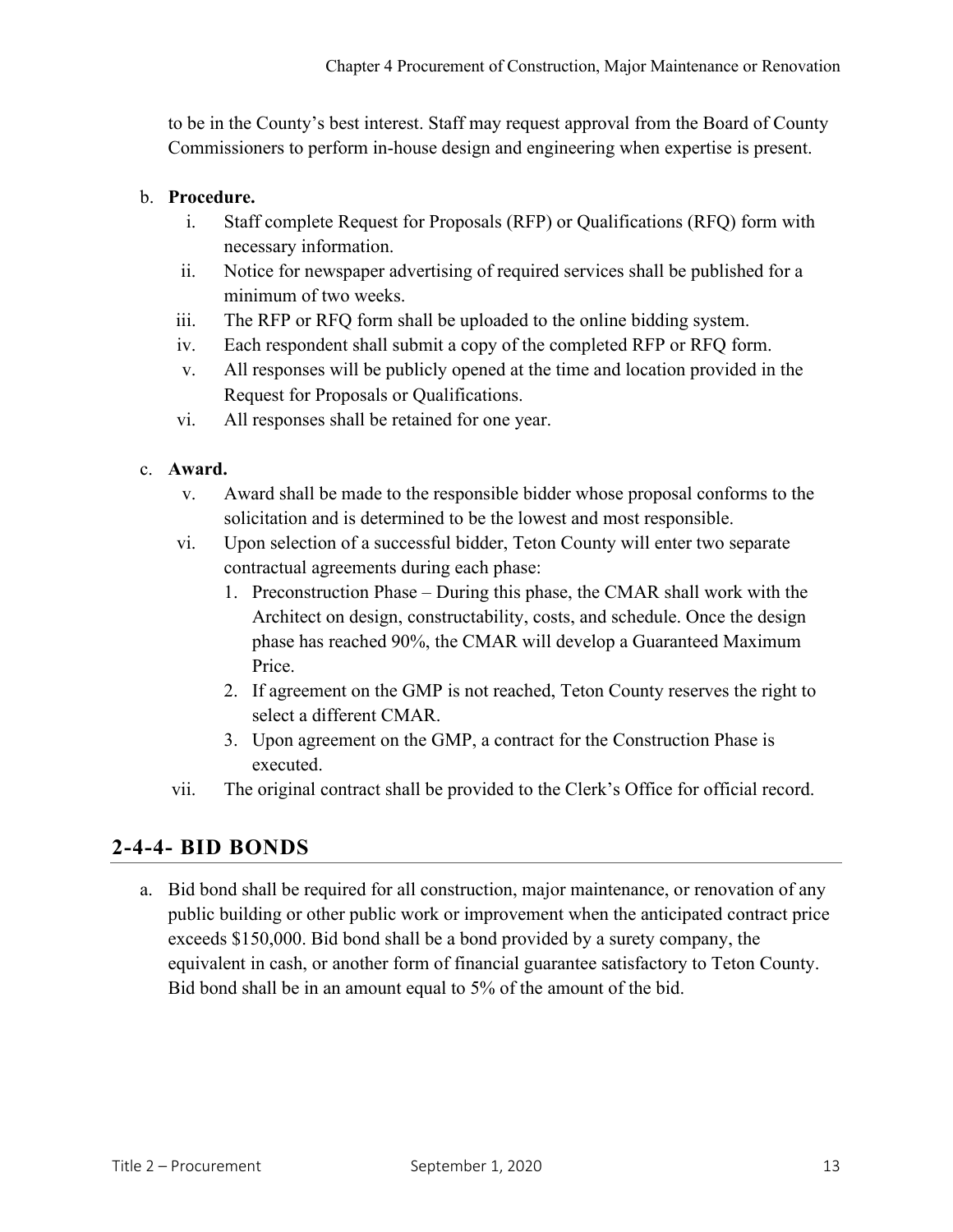## **2-4-5 PERFORMANCE BONDS**

a. Performance bonds shall be required for all construction, major maintenance, or renovation of any public building or other public work or improvement. When the anticipated contract price exceeds \$150,000, the financial guarantee shall not be less than 100% of the contract price. When the anticipated contract price is less than \$150,000, any form of financial guarantee can be accepted and the Department Director or Elected Official shall determine a reasonable amount for the financial guarantee that may be less than 100% of the contract price. Wyo. Stat. §16-6-112

## **2-4-6 POSTING AND PUBLICATION NOTICE OF ACCEPTANCE**

- a. The County shall issue a certificate of substantial completion after determination that the public work, or designated portion thereof, is substantially complete.
- b. Upon issuance of the certificate of substantial completion, the County shall cause notice to be published in the weekly edition of the Jackson Hole News and Guide, once a week for two (2) consecutive weeks, and post on the Teton County website for at least two weeks; website notices should be sent to General Services for posting. The notice shall set forth in substance that the county has accepted the work, or designated portion thereof, as substantially complete according to the contract and associated documents and that the general contractor is entitled to payment upon the  $41<sup>st</sup>$  day (and the notice shall specify the exact date) after the notice was first published and posted. If the contract provides for multiple substantial completions, this provision shall apply to each substantial completion designated in the contract.
- c. Payment shall be made to the general contractor for any amount retained by the county under Wyoming Statute §16-6-702(b) together with any other amount due under the contract, less any amount withheld for the portion of the public work that is incomplete or not completed in accordance with the contract and associated documents.
- d. The County shall issue a certificate of final completion after determination that the contract is fully performed, and all portions of the public work are acceptable under the contract and associated documents. Any amounts withheld under subsection (c) for any work that was determined to be incomplete or not in accordance with the contract or associated documents and due under the contract shall be paid to the general contractor. The County shall post the date of final completion on the Teton County website for two weeks. Notices to be posted on the website should be sent to General Services.
- e. This section does not relieve the general contractor and the sureties on his bond from any claims for work or labor done or materials or supplies furnished in the execution of the contract.
- f. The County shall provide written notice of the requirements of this section in the project specifications.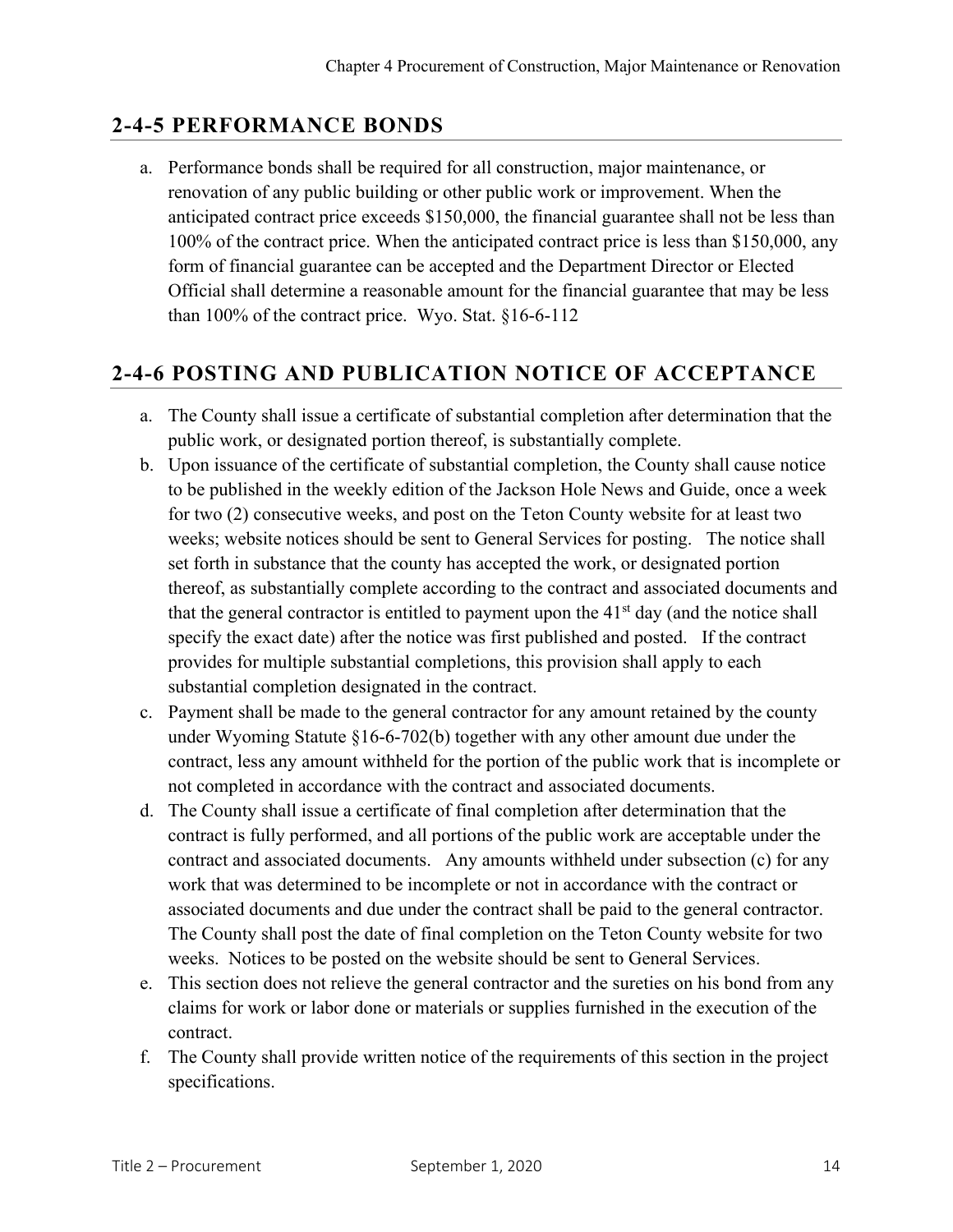## **2-4-7 FINAL SETTLEMENT WITH AND PAYMENT TO CONTRACTOR**

- a. In all contracts entered into by the County in regards to public works, no payments under 2-4-6 shall be made until the person files with the County a sworn statement setting forth that all claims for material, supplies, and labor performed under the contract have been and are paid for the entire period of time for which the payment is to be made.
- b. If any claim for material, supplies or labor is disputed, then the sworn statement shall so state, and the amount claimed to be due the subcontractor or materialman may be filed by the claimant as a claim against the general contractor's surety bond. Payment to the general contractor under 2-4-6 shall be paid without regard to the pending claims against the surety bond unless the County has actual knowledge that the surety bond is deficient to settle known present claims, in which case the amount equal to the disputed claims may be withheld.

## **2-4-8 VALUE ENGINEERING**

a. Once a construction contract has been awarded, Teton County shall not Value Engineer the design plans so much as to reduce the contract bid amount more than 5% without invalidating the contract.

#### **2-4-9 MATERIAL PURCHASE BY OWNER**

a. Teton County may elect to directly purchase materials for a construction contract. Intention of purchase by Owner must be stated in the bid documents. Teton County shall bid materials purchase per this policy.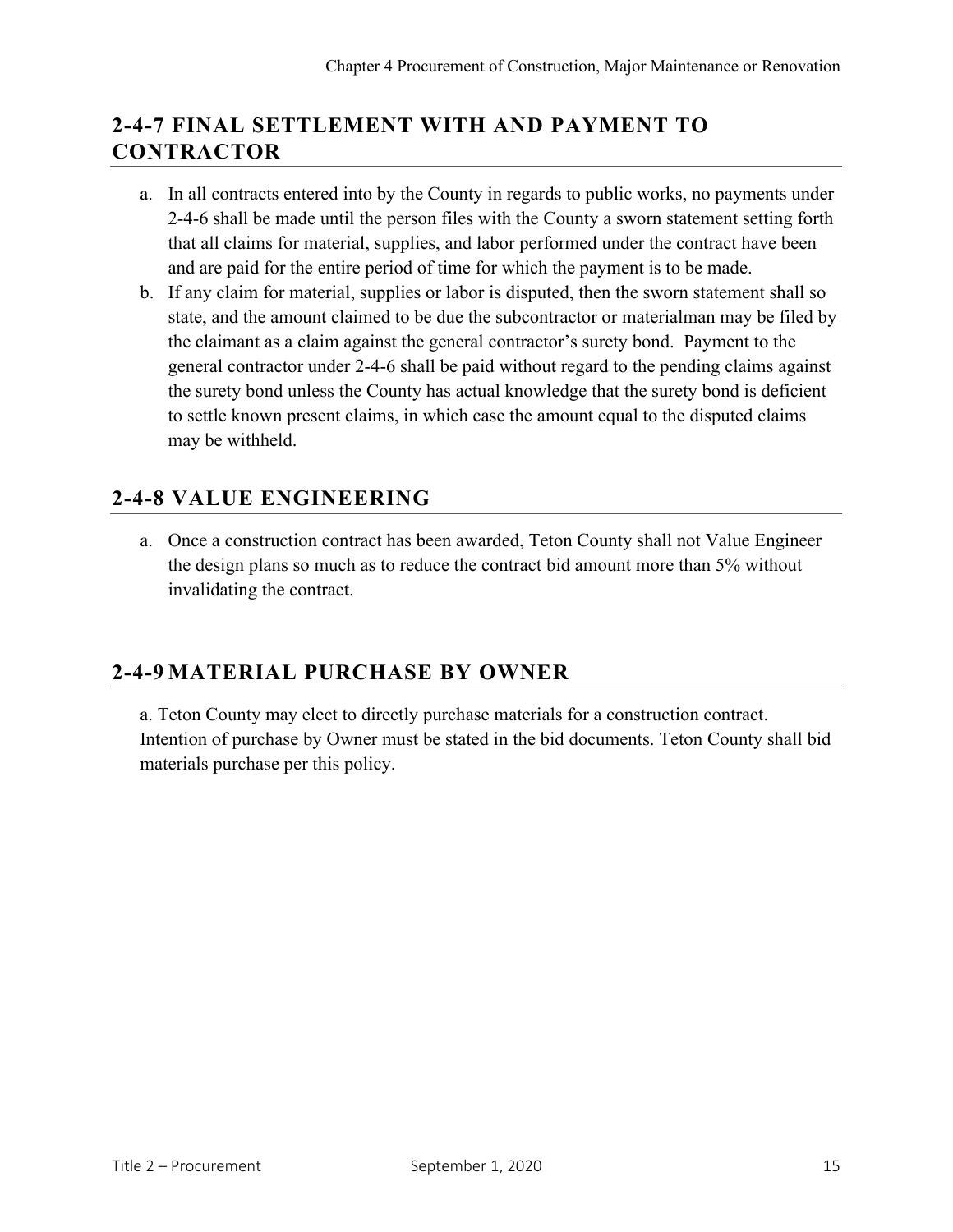## **CHAPTER 5 – ADMINISTRATIVE**

## **2-5-1 CONTRACTS**

a. All contracts must be approved by the Board. Contracts with an estimated cost of more than \$5,000 shall be contracted through competitive bidding or RFP process, unless otherwise specifically approved by the Board. Bids for nonbudgeted contracts above \$5,000 may be solicited prior to approval, with the express understanding that award of the contract will depend upon approval by the Board. Unless otherwise provided by law, a contract for goods, supplies or services may be entered into for any period deemed to be in the best interests of Teton County, provided the term of the contract and conditions of renewal or extension, if any, are included in the solicitation and funds are available for the first fiscal period at the time of contracting. Payment and performance obligations for succeeding fiscal periods shall be subject to the availability and appropriation of funds therefor. All contracts must be competitively bid or extended upon the original contract expiration date. Contracts may be extended or amended by written mutual agreement of the parties provided the original terms and conditions remain unchanged. The standard extension period for contracts is one (1) additional year. All extensions and amendments must be approved by the Board.

## **2-5-2 CONTRACT CLAUSES**

- a. Contracts issued by Teton County shall contain clauses providing for adjustments in prices, time of performance, or other contract provisions, as appropriate, and covering the following subjects;
	- i. Right of Teton County to order in writing:
		- 1. Changes in the work within the scope of the contract; and
		- 2. Changes in the time of performance of the contract that do not alter the scope of the contract work;
	- ii. Variations occurring between estimated quantities of work in a contract and actual quantities; and
	- iii. Suspension of work ordered by Teton County; and
	- iv. Site conditions differing from those indicated in the contract, or ordinarily encountered, except that differing site conditions clauses need not be included in a contract:
		- 1. When the contract is negotiated;
		- 2. When the contractor provides the site or the design; or
		- 3. When the parties have otherwise agreed with respect to the risk of differing site conditions.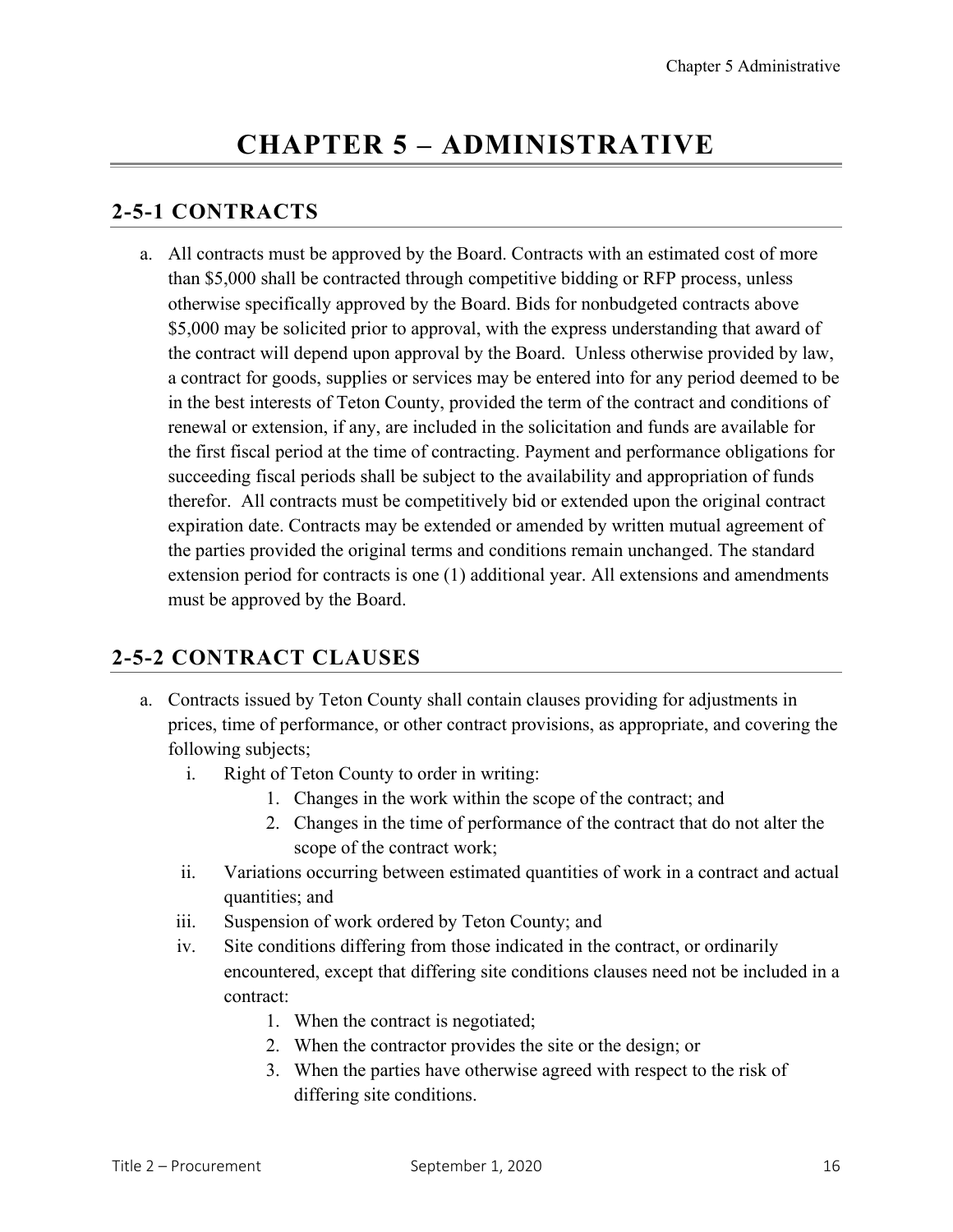- v. Price Adjustments.
- vi. Preference for Wyoming Materials
	- 1. Wyoming made materials and products, and Wyoming supplies of products and materials of equal quality and desirability shall have preference over materials or products produced or supplied outside the state and any contract let shall so provide. W.S. §16-6-104 and 16-6- 105.

#### **2-5-3 PREFERENCE TO WYOMING RESIDENT BIDDERS**

a. Teton County promotes and encourages the selection of products and services to residents of the State of Wyoming. For the purpose of award, out-of-state bids will be increased by 5%. Provided that proposed products and services are not of inferior quality to those offered by competitors outside of the State, award will be given to the lowest resident bid. State Bidders must provide their residency certification number from the Department of Workforce Services.

#### **2-5-4 ENVIRONMENTALLY PREFERABLE PURCHASING**

a. Teton County promotes and encourages the selection of products and services that have a lesser or reduced negative effect on health and the environment. Criteria for evaluation factors included in the Invitations to Bid or RFP should determine if the requested products or services are certified by Green Seal, Energy Star, Eco Logo,

## **2-5-5 CONTRACT APPROVAL**

a. All contracts, agreements, leases, or other documents that legally bind Teton County must be approved as to form and content by the County's Attorney's office prior to the Board's regular meeting and the Board must review and approve such documents at a regular scheduled meeting. A legal advertisement notice for the execution of such document must be given in advance.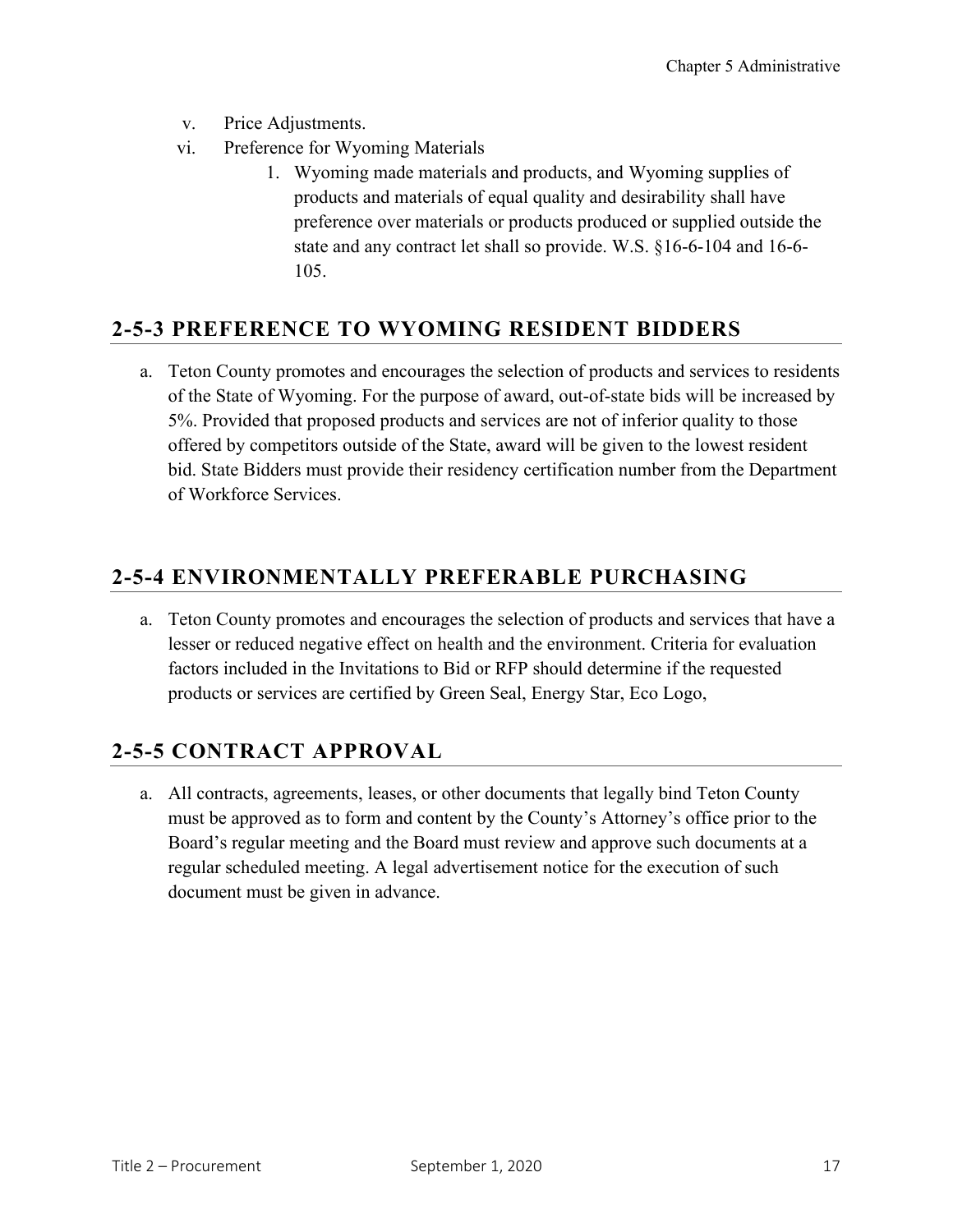### **2-5-6 CHANGE ORDERS**

a. Change Orders that exceed the original contract amount must be approved, in writing, by The Board. Teton County may order in writing changes and/or extra work without invalidating the Contract. At the time of ordering such changes and/or extra work, the amount or method of compensation and any adjustment in the time of completion shall be determined and stipulated on a standard form provided by the General Services Department. Staff may request approval for contingency funding up to 10% of total contract price in addition to the contract amount or for additional powers to execute change orders that do not exceed 2.5% of total contract sum, to be granted to staff by resolution

#### b. **Procedure.**

- i. At contract award Staff may request approval from the Board for a contingency amount, not to exceed 10% of total contract sum.
- ii. If approved, additional powers to the Elected Official or Department Director may be granted through a resolution.

## **2-5-7 CANCELLATION OF INVITATIONS FOR BIDS OR REQUESTS FOR PROPOSALS**

a. An Invitation for Bids, a Request for Proposals, or other solicitation may be canceled, or any or all bids or proposals may be rejected in whole or in part as may be specified in the solicitation, when it is in the best interests of Teton County. The reasons therefore shall be made part of the contract file.

#### **2-5-8 PRE-QUALIFICATIONS OF BIDDERS**

a. Prospective bidders may be prequalified for types of goods, services, and construction. Teton County staff shall request all potential bidders to complete a Request for Qualifications (RFQ) form. The form shall be obtained through the online bidding system and resubmitted via the same system for review by requesting Teton County Staff. Staff will evaluate all bidders per predetermined criteria. Bidders who meet required qualifications will be able to provide a bid. Remaining bidders shall be notified if they do not meet qualifying criteria.

#### **2-5-9 INSURANCE**

a. The Contractor shall secure and maintain insurance coverage in such amounts as shall be required by Teton County, protecting the Contractor and indemnifying the County from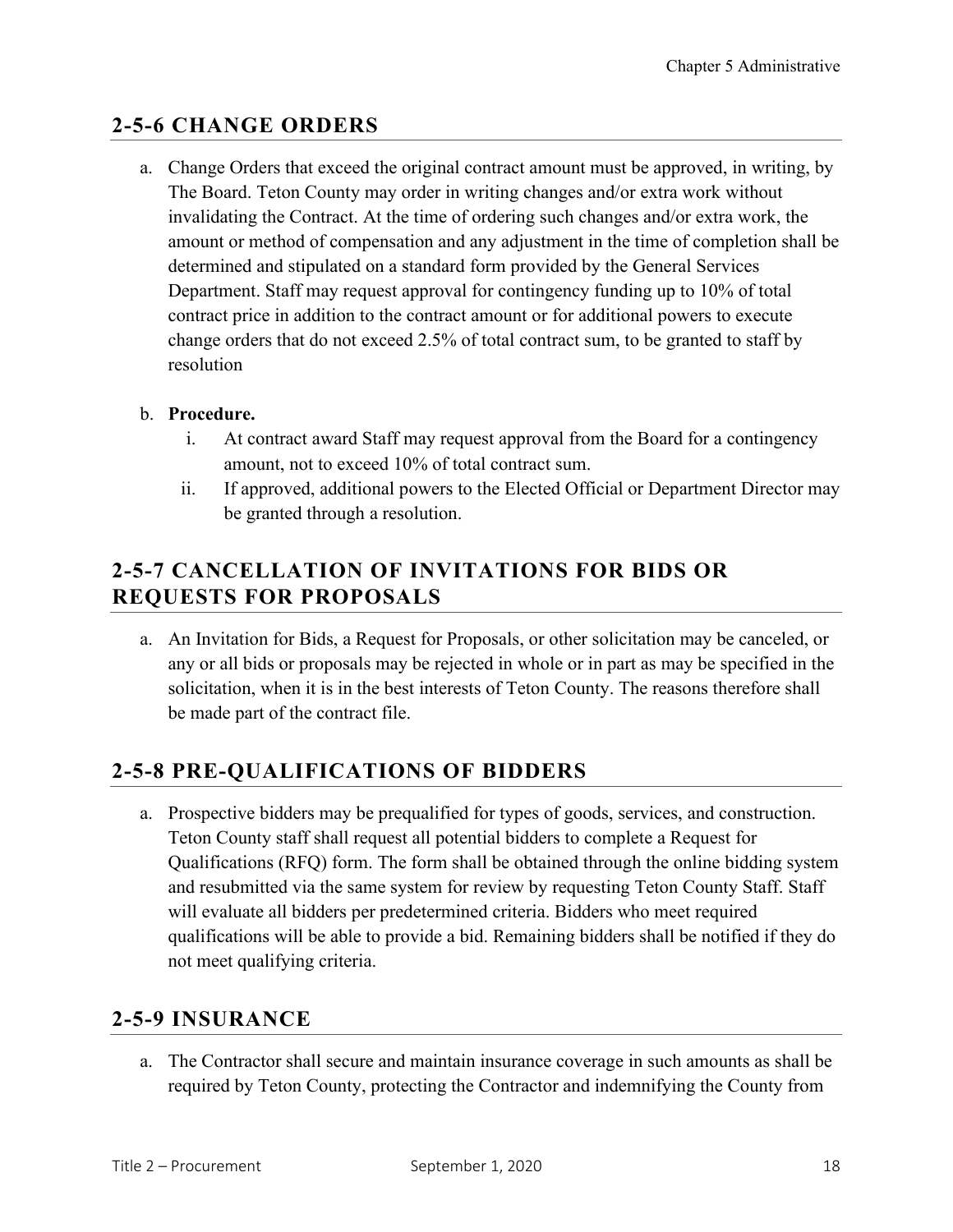claims pertaining to unemployment insurance, old age benefits, worker's compensation, industrial accident, labor, or taxes of any kind. Certificates of such insurance shall be filed with the County before commencing any of the work. All insurance coverage requirements shall be outlined in each contract for goods, services, and construction.

#### **2-5-10 VENDOR OR SUPPLIER SUSPENSION**

- a. The causes for suspension include the following:
	- i. Conviction for commission of criminal offense as an incident to obtaining or attempting to obtain a public or private contract or subcontract, or in the performance of such contract or subcontract;
	- ii. Conviction under State or Federal statutes of embezzlement, theft, forgery, bribery, falsification or destruction of records, receiving stolen property, or any other offence indication a lack of business integrity or business honesty which currently, seriously, and directly affects responsibility as a Teton County contractor;
	- iii. Conviction under State or federal antitrust statues arising out of the submission of bids or proposals,
	- iv. Violation of contract provisions, as set forth below, of a character which is regard to be so serious as to justify debarment action:
		- 1. Deliberate failure without good cause to perform in accordance with the specifications or within the time limit provided in the contract; or
		- 2. A recent record of failure to perform or of unsatisfactory performance in accordance with the terms of one or more contracts; provided that failure to perform or unsatisfactory performance caused by acts beyond the control of the contractor shall not be considered to be a basis for debarment;
	- v. Any other cause of the Board of County Commissioners determines to be so serious and compelling as to affect responsibility as a Teton County contractor, including debarment by another governmental entity; and
	- vi. For violations of the ethical standards set forth in Section 6.
	- vii. The Board of County Commissioners shall issue a written decision to suspend which includes the reasons for action taken. Notification shall be provided immediately to the suspended person and any other party intervening.
	- viii. Suspension term shall be determined by the Board of County Commissioners.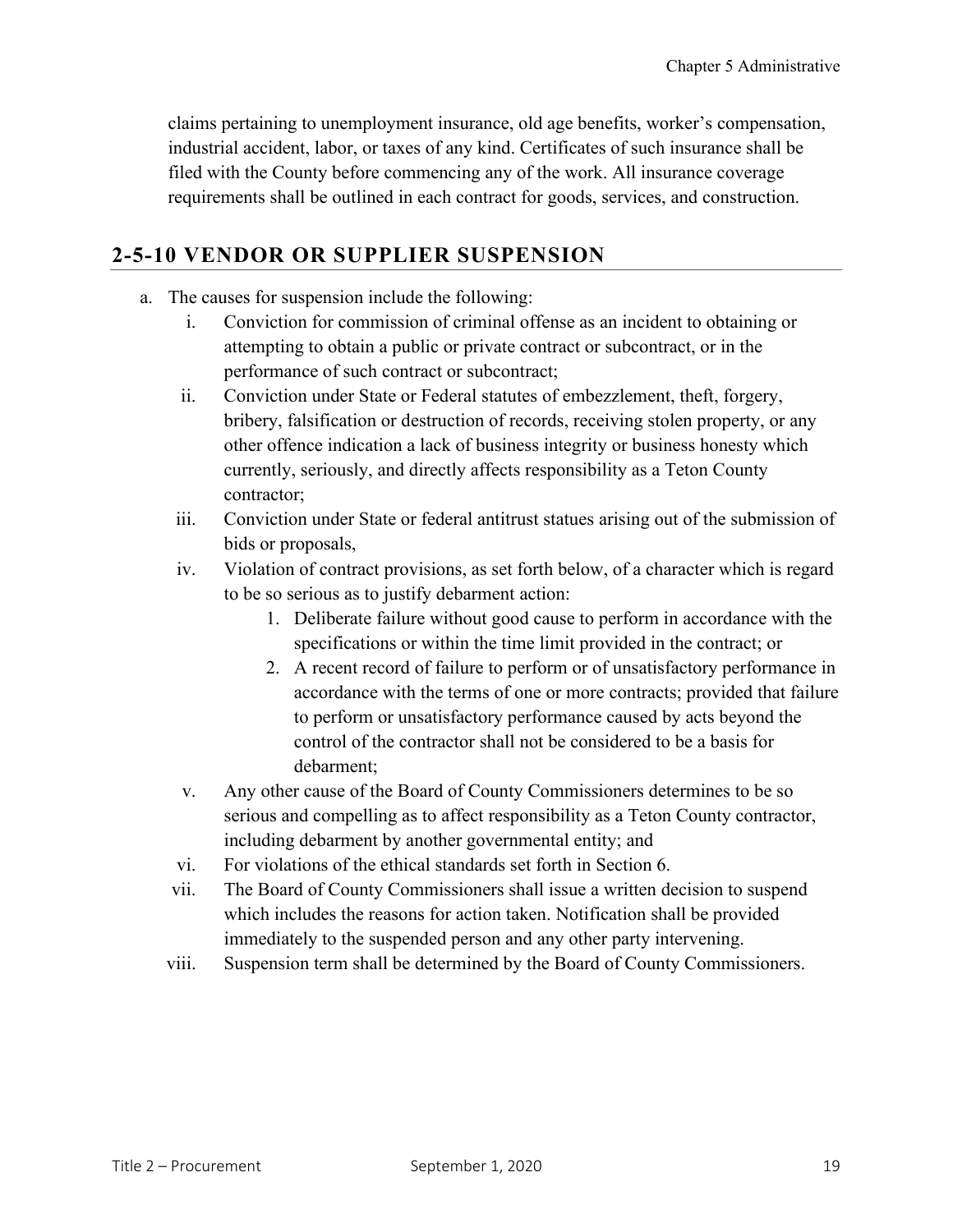## **2-6-1 POLICY**

a. Public employment is a public trust. It is the policy of Teton County to promote and balance the objective of protecting government integrity and the objective of facilitating the recruitment and retention of personnel needed by Teton County. Such policy is implemented by prescribing general standards of ethics conduct without creating unnecessary obstacles to entering public service. Public employees must discharge their duties impartially so as to assure fair competitive access to governmental procurement by responsible contractors. Moreover, they should conduct themselves in such a manner as to foster public confidence in the integrity of the procurement procedure used by Teton County. To achieve the purpose of this Policy, it is essential that those doing business with the Teton County also observe the ethical standards prescribed herein.

## **2-6-2 GENERAL STANDARDS**

- a. General Ethical Standards for Employees:
	- i. Any attempt to realize personal gain through public employment by conduct inconsistent with the proper discharge of the employee's duties is a breach of a public trust.
- b. General Ethical Standards for Non-Employees:
	- i. Any effort to influence any public employees to breach the standards of ethical conduct set forth in this Section is also a breach of ethical standards.

## **2-6-3 CONFLICTS OF INTEREST**

- a. It shall be a breach of ethical standards for any employee to participate directly or indirectly in a procurement when the employee knows that:
	- i. The employee or any member of the employee's Immediate Family has a Financial Interest pertaining to the procurement;
	- ii. A business or organization in which the employee, or any member of the employee's Immediate Family, has a Financial Interest pertaining to the procurement; or
	- iii. Any other person, business, or organization with whom the employee or any member of the employee's Immediate Family is negotiating or has an arrangement concerning prospective employment is involved in the procurement.
- b. Discovery of Actual or Potential Conflict of Interest, Disqualification, and Waiver. Upon discovery of an actual or potential conflict of interest, an employee shall promptly file a written statement of disqualification and shall withdraw from further participation in the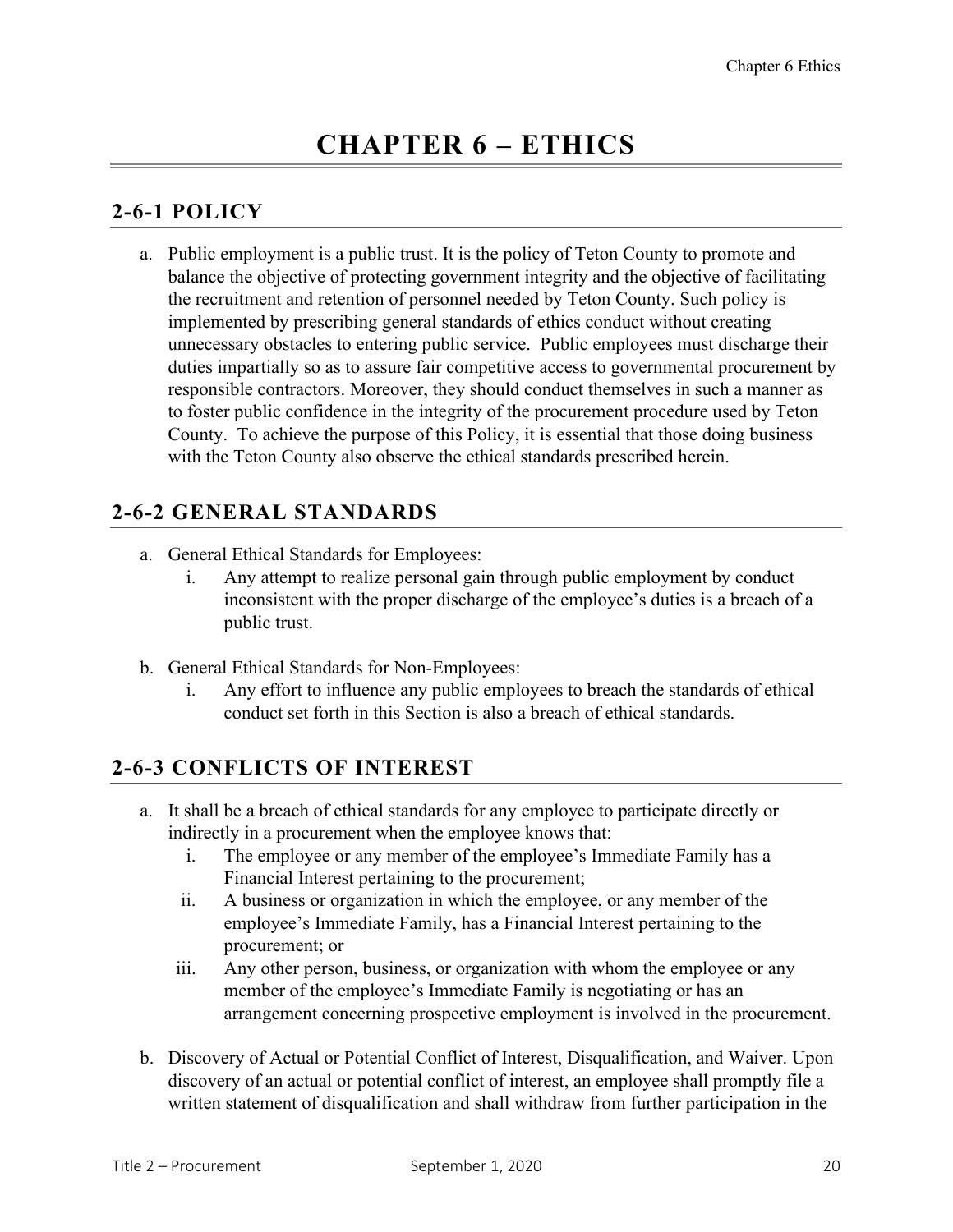transaction involved. The employee may, at the same time, apply to the County Attorney for an advisory opinion as to what further participation, if any, the employee may have in the transaction.

#### **2-6-4 GRATUITIES AND KICKBACKS**

- a. **Gratuities.** It shall be a breach of ethical standards for any person to offer, give or agree to give any employee or former employee, or for any employee or former employee to solicit, demand, accept, or agree to accept from another person, a gratuity or an offer of employment in connection with any decision, approval, disapproval, recommendation, preparation of any part of a program requirement or a purchase request, influencing the content of any specification or procurement standard, rendering of advice, investigation, auditing, or in any other advisory capacity in any proceeding or application, request for ruling, determination, claim or controversy, or other particular matter, pertaining to any program requirement or a contract or subcontract, or to any solicitation or proposal therefor.
- b. **Kickbacks.** It shall be a breach of ethical standards for any payment, gratuity, or offer of employment to be made by or on behalf of a subcontractor under a contract to the prime contractor or higher tier subcontractor or any person associated therewith, as an inducement for the award of a subcontract or order.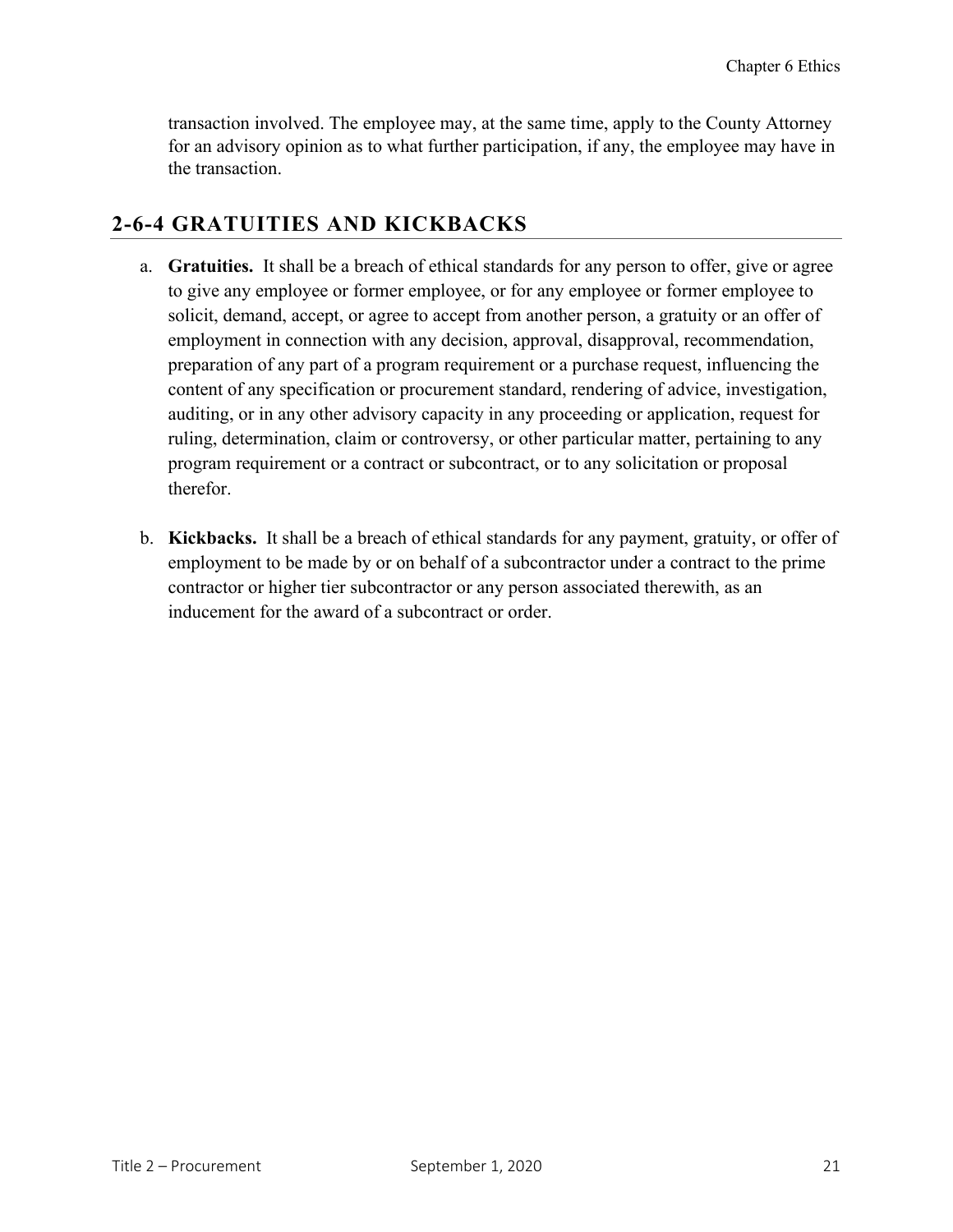## **CHAPTER 7 – DEFINITIONS**

**Agency** means any department, agency or other instrumentality of Teton County or of a political subdivision of Teton County to which funds are appropriated or authorized for expenditure for capital construction projects and includes any entity that Teton County contracts with to administer or award any bid.

#### **Architectural and Engineering Services** means:

- 1. Professional services of an architectural or engineering nature, as defined by State law, if applicable, which are required to be performed or approved by a person licensed, registered, or certified to provide such services as described in this Subsection;
- 2. Professional services of an architectural or engineering nature performed by contract that are associated with research, planning, development, design, construction, alteration, or repair of real property, and
- 3. Such other professional services of an architectural or engineering nature, or incidental services, which members of the architectural and engineering professions (and individual in their employ) may logically or justifiably perform, including; studies, investigations, surveying, mapping, tests, evaluations, consultations, comprehensive planning, program management, conceptual designs, and plans and specifications, value engineering, construction phase services, soils engineering, drawing reviews, preparation of operating and maintenance manuals, and other related services.

**Bidder** means one who submits a response to an invitation for bid.

**Business** means corporation, partnership, individual, sole proprietorship, joint stock company, joint venture, or any other private legal entity.

**Change Order** means a written order signed by the Department Director or Elected Official, directing the contractor to make changes which the Changes clause of the contract authorized the Department Director or Elected Official to order without the consent of the contractor.

**Competitive Informal Bid or Request for Proposal** means at least three requests for bid or RFP must be completed prior to award. Request may be made over phone, email, or facsimile. All bids must be returned in writing to be considered.

**Competitive Formal Bid or Request for Proposal** means at least three requests for bid or RFP must be completed prior to award. Each bid or RFP shall provide adequate public notice to include two weeks advertisement in an official local publication. A formal opening and reading of the bid, with witness, must take place at a designated time and place indicated in the advertisement and instructions to bidders.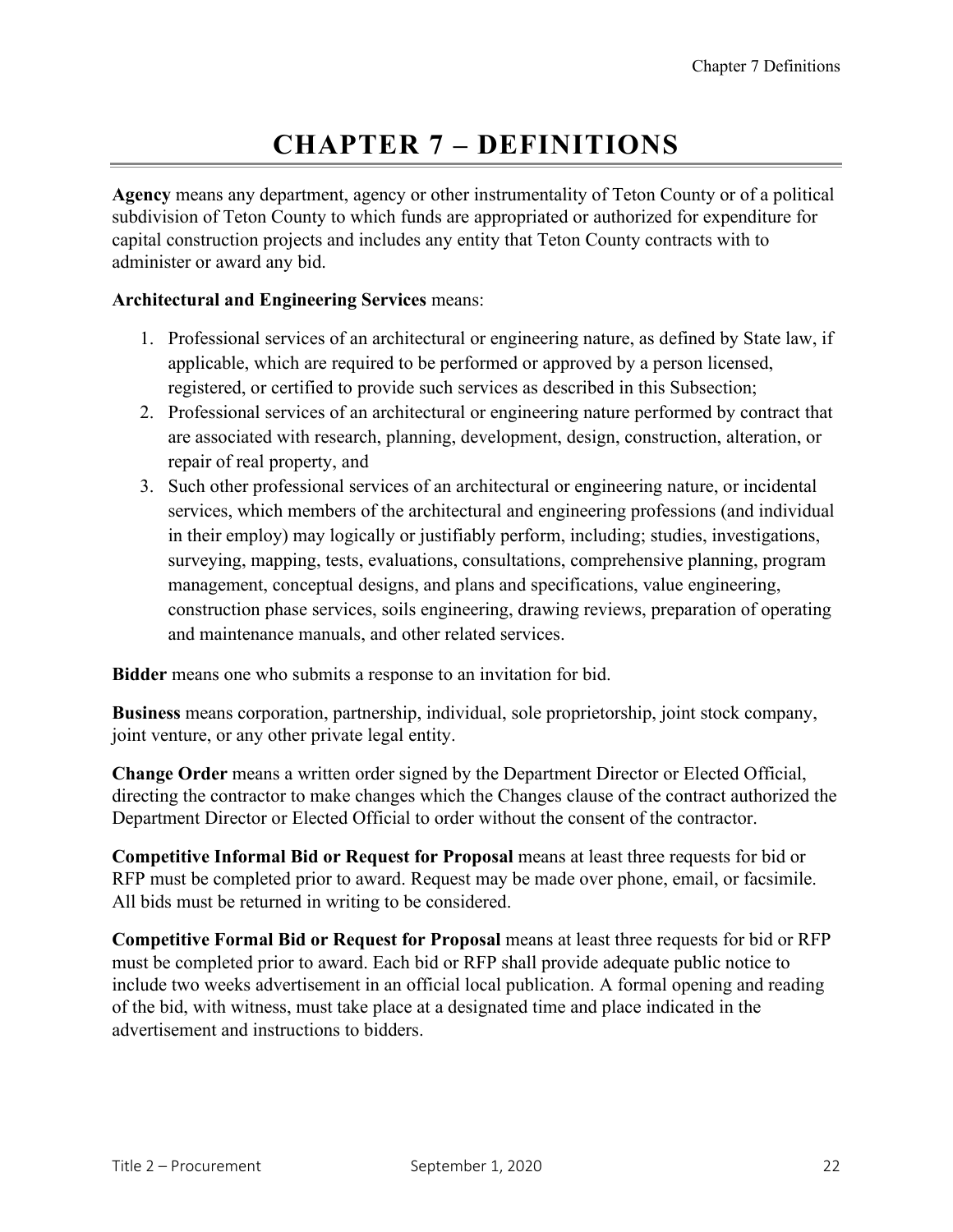**Confidential Information** means any information which is available to an employee only because of the employee's status as an employee of Teton County and is not a matter of public knowledge or available to the public on request.

**Conspicuously** means written in such special or distinctive format, print, or manner that a reasonable person against whom it is to operate ought to have noticed it.

**Construction** means the process of building, altering, repairing, improving, or demolishing any public infrastructure facility, including any structure, building, or other improvements of any kind of real property. It does not include the routing operation, routing repair, or routine maintenance of any existing public infrastructure facility, including structures, building or real property.

**Contract** means all types of Teton County agreements, regardless of what they may be called, for the procurement or disposal of supplies, services, or construction.

**Contractor** means any person having a contract with a governmental body.

**Design-Bid-Build** means a project delivery method typically involving three sequential project phases; The design phase when a designer is selected, the bid phase, when a contractor is selected, and a build or construction phase, when the project is built by the selected contractor.

**Design – Build** means a project delivery method which typically includes one entity (designbuilder) and a single contract with the owner to provide both architectural/engineering design services and construction. Design Build is governed by Wyoming Statute §16-6-701(a)(ix)

**Construction manager agent** means a type of construction management delivery where the professional service is procured under existing statutes for professional services. The construction manager agent is a construction consultant providing administrative and management services to the public entity throughout the design and construction phases of a project. Under this delivery method, the construction manager agent is not the contracting agent and is not responsible for purchase orders

**Construction Manager at Risk (CMAR)** means a type of construction management delivery in which the construction manager at risk is an advocate for the public entity as determined by the contracts, throughout the pre-construction phase of a project. In the construction phase of a project, the construction manager at risk is responsible for all project subcontracts and purchase orders and may conduct all or a portion of the construction project work. Under this delivery method, the construction manager at risk is responsible for providing a guaranteed maximum price for the project to the public entity prior to commencing the construction project.

**Department Director** means the Director of Planning and Building, Director of Health, Director of General Services, Fire/EMS Chief, Director of Public Works, Director of Parks & Recreation, Library Director, Director of Housing, Director of Human Resources, and County Commissioners' Administrator.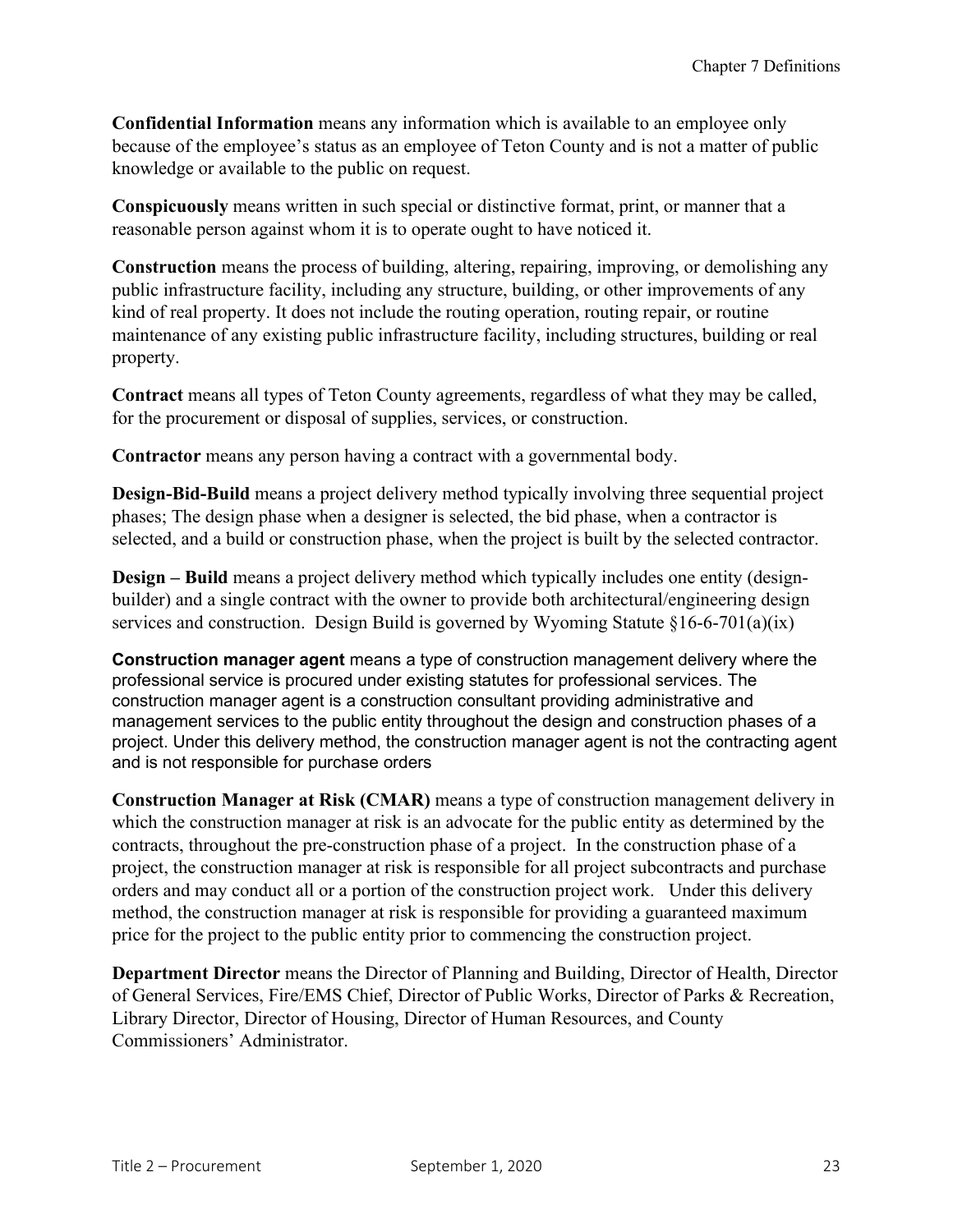**Employee** means an individual drawing a salary from a governmental body, whether elected or not, and any non-compensated individual performing personal services for any governmental body.

#### **Financial Interest** means:

- 1. Ownership of any interest or involvement in any relationship from which, or as a result of which, a person within the past year has received, or is presently, or in the future entitles to receive funds, or
- 2. Holding a position in a business such as an officer, director, trustee, partner, employee, or the like.

**Elected Official** means the County Commissioners, County Sheriff, County Coroner, County Clerk, County Treasurer, Clerk of District Court, County Assessor, and County Attorney.

**Goods** means all property, including but not limited to equipment, materials, printing, insurance, and leases of real property, excluding land or a permanent interest in land.

**Gratuity** means a payment, loan, subscription, advance, deposit of money, services, or anything of more than nominal value, present or promised, unless consideration of substantially equal or greater value is received.

**Immediate Family** means a spouse, children, parents, brothers, and sisters.

**Infrastructure Facility** means a building, structure, or networks of buildings, structures, pipes, controls, and equipment that provide governmental services, transportation, utilities, public education, or public safety services.

**Invitation for Bids** means all documents, whether attached or incorporated by reference, utilized for soliciting bids.

**May** denotes the permissive.

**Person** means any business, individual, union, committee, club, other organization, or group of individuals.

**Procurement** means buying, purchasing, renting, leasing, or otherwise acquiring any supplies, services, or construction. It also includes all functions that pertain to the obtaining of any supply, service, or construction, including description of requirements, selection and solicitation of sources, preparation and ward of contract, and all phases of contract administration.

**Public Notice** means the distribution or dissemination of information to interested parties using methods that are reasonably available. Such methods will often include publication in newspapers of general circulation, electronic or paper mailing lists, and website(s) designated by Teton County and maintained for that purpose.